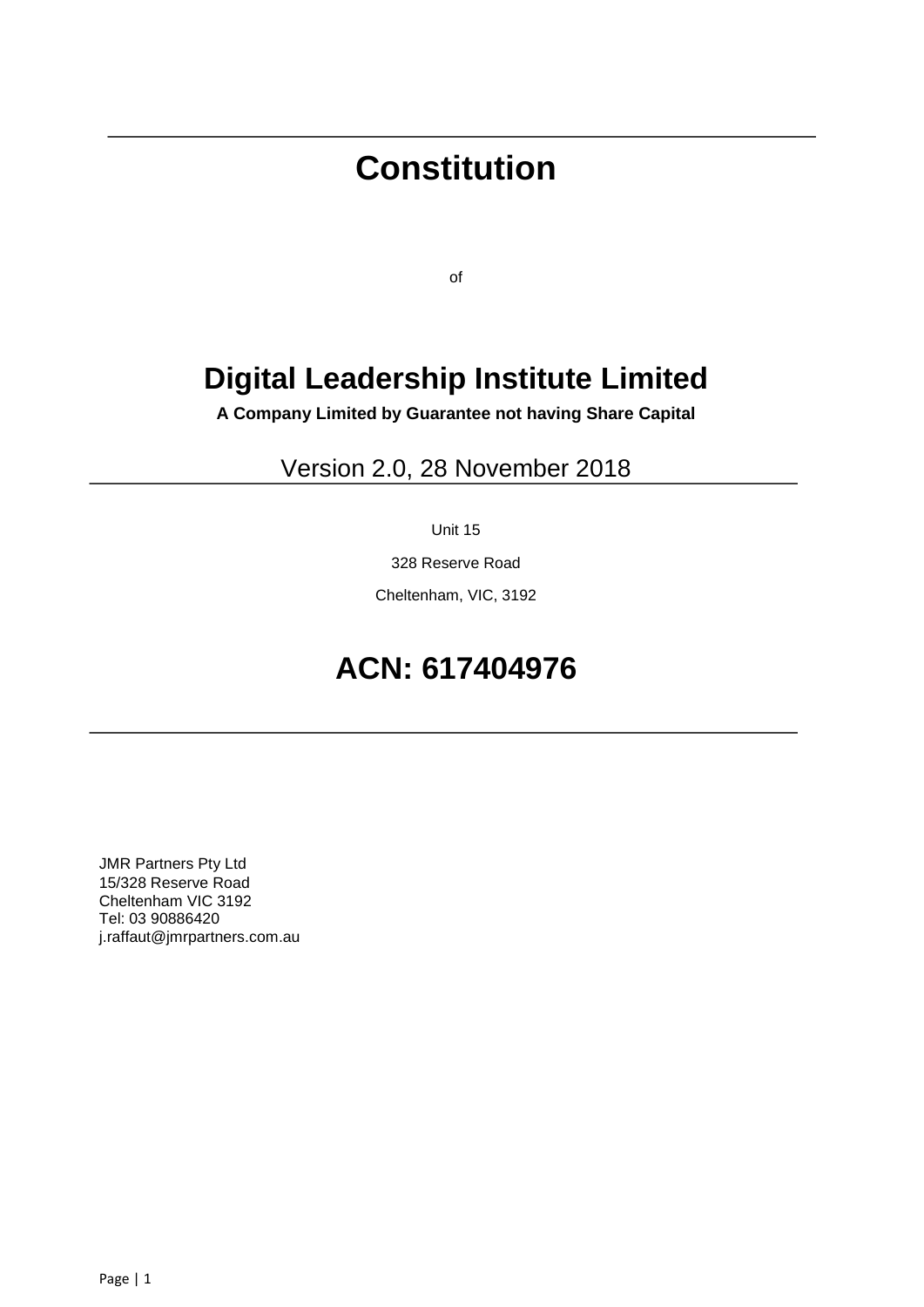### <span id="page-1-0"></span>**Overview**

This is the Constitution of Digital Leadership Institute Limited, adopted by members at an Annual General Meeting held on the 28th day of November 2018.

The Company is a company limited by guarantee. The liability of its members is limited to the amount they have agreed to pay in the guarantee. The Company must always have at least one member and three directors.

The Constitution sets out the basis on which the Company is to be managed. Nothing in the Constitution is intended to derogate from the *Corporations Ac*t. That Act:

- $\Box$ imposes many obligations on the Company which are not reproduced in this Constitution; and
- $\Box$ overrules anything in this Constitution to the extent that they are inconsistent.

This Constitution replaces the replaceable rules in the *Corporations Act*. Words used in the Constitution which have a meaning in the *Corporations Act* have the same meaning in this Constitution (unless expressly stated otherwise).

This version of the constitution was prepared for adoption to bring the constitution into line with the original master plan of DLI. Changes from the original constitution are identified by blue highlighting..

The original constitution was prepared from a standard template by:

JMR Partners Pty Ltd **Maddocks** Maddocks 15/328 Reserve Road Level 7 Cheltenham VIC 3192 140 William Street Tel: 03 90886420 Melbourne VIC 3000 j.raffaut@jmrpartners.com.au Tel: 03 9288 0555

Fax: 03 9288 0666 info@maddocks.com.au www.maddocks.com.au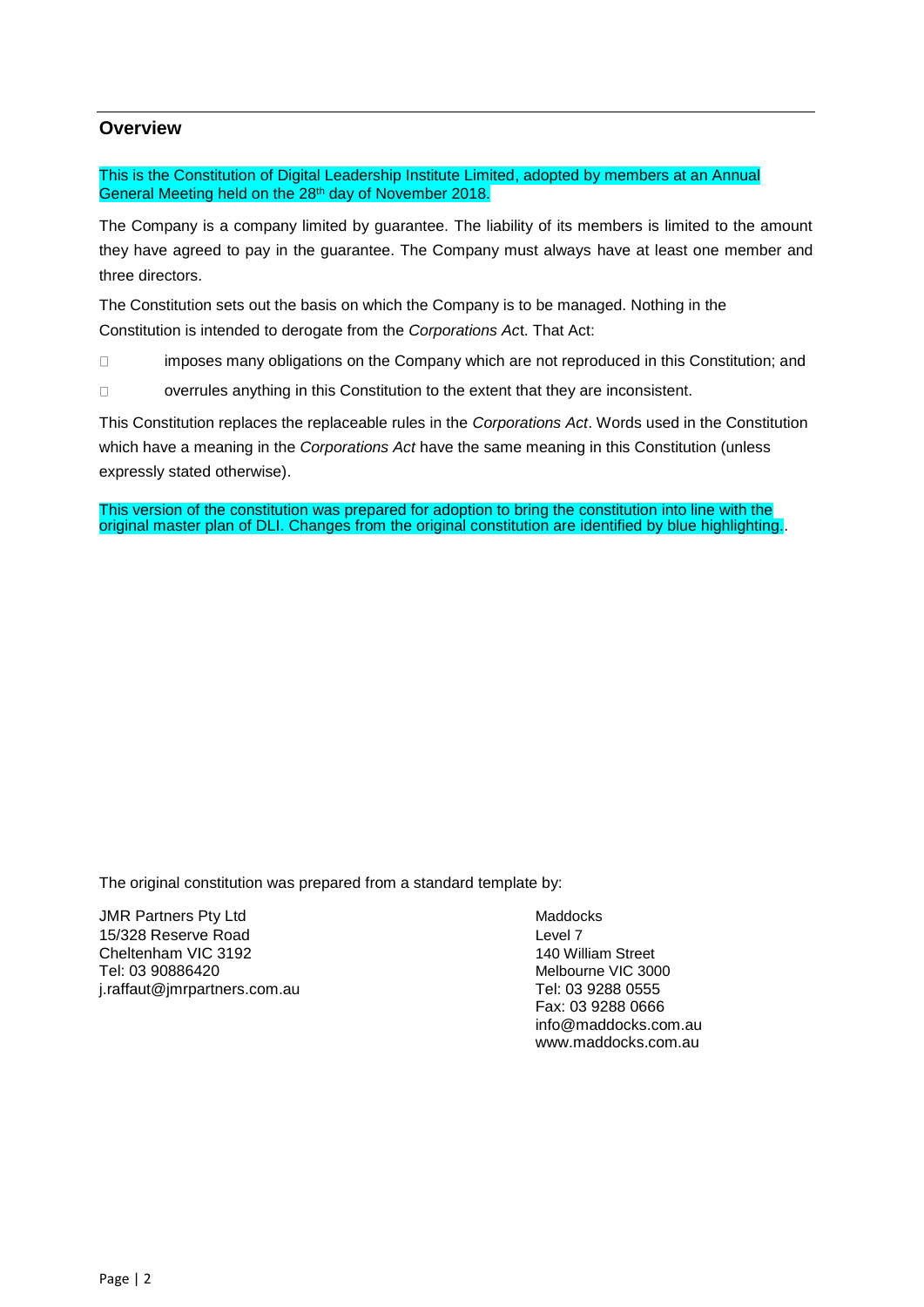# **Table of contents**

| A           |  |
|-------------|--|
|             |  |
|             |  |
|             |  |
| B           |  |
|             |  |
|             |  |
| C           |  |
|             |  |
|             |  |
|             |  |
|             |  |
|             |  |
| D           |  |
|             |  |
| $\mathsf E$ |  |
|             |  |
|             |  |
|             |  |
|             |  |
|             |  |
|             |  |
|             |  |
|             |  |
|             |  |
|             |  |
|             |  |
| F           |  |
|             |  |
|             |  |
|             |  |
|             |  |
|             |  |
| G           |  |
|             |  |
|             |  |
|             |  |
|             |  |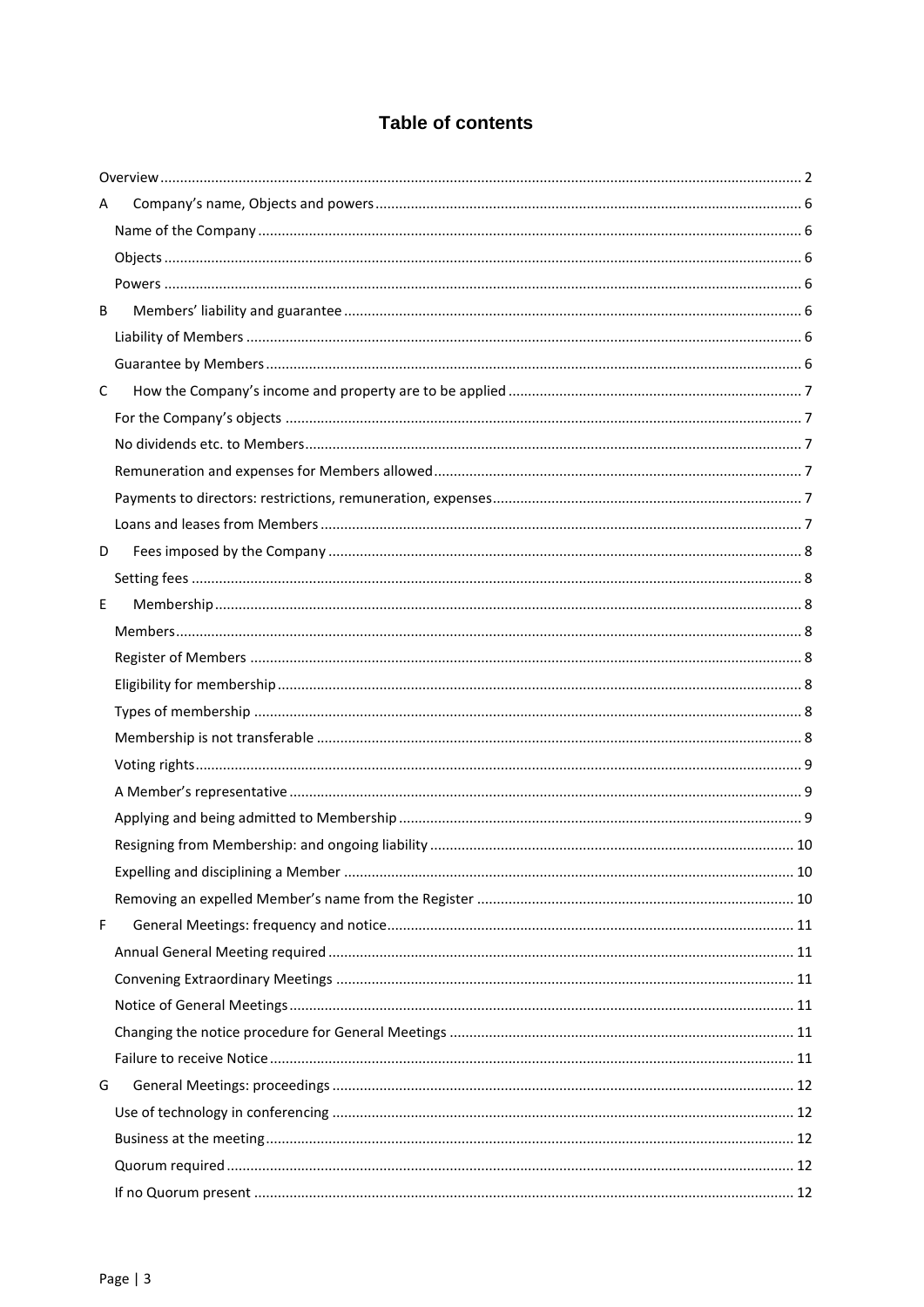| H            |  |
|--------------|--|
|              |  |
|              |  |
|              |  |
|              |  |
| $\mathbf{I}$ |  |
|              |  |
|              |  |
|              |  |
|              |  |
|              |  |
| J            |  |
|              |  |
|              |  |
| К            |  |
|              |  |
|              |  |
| L            |  |
|              |  |
|              |  |
|              |  |
|              |  |
|              |  |
|              |  |
| М            |  |
|              |  |
|              |  |
|              |  |
|              |  |
| N            |  |
|              |  |
|              |  |
|              |  |
|              |  |
|              |  |
|              |  |
|              |  |
|              |  |
|              |  |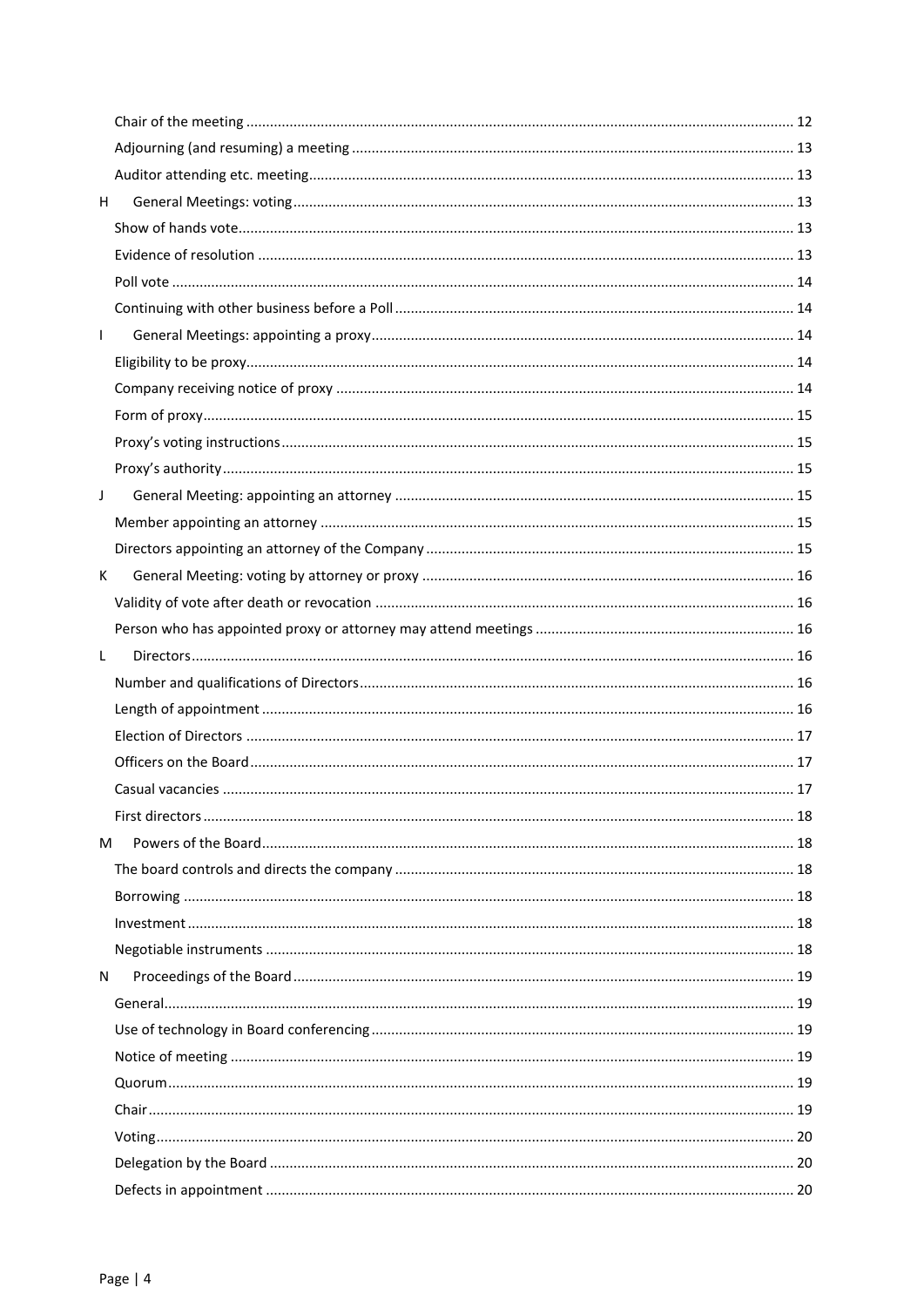<span id="page-4-0"></span>

| $\Omega$ |  |
|----------|--|
|          |  |
|          |  |
|          |  |
|          |  |
| P        |  |
|          |  |
|          |  |
|          |  |
| Q        |  |
|          |  |
|          |  |
| R        |  |
| S        |  |
| т        |  |
| U        |  |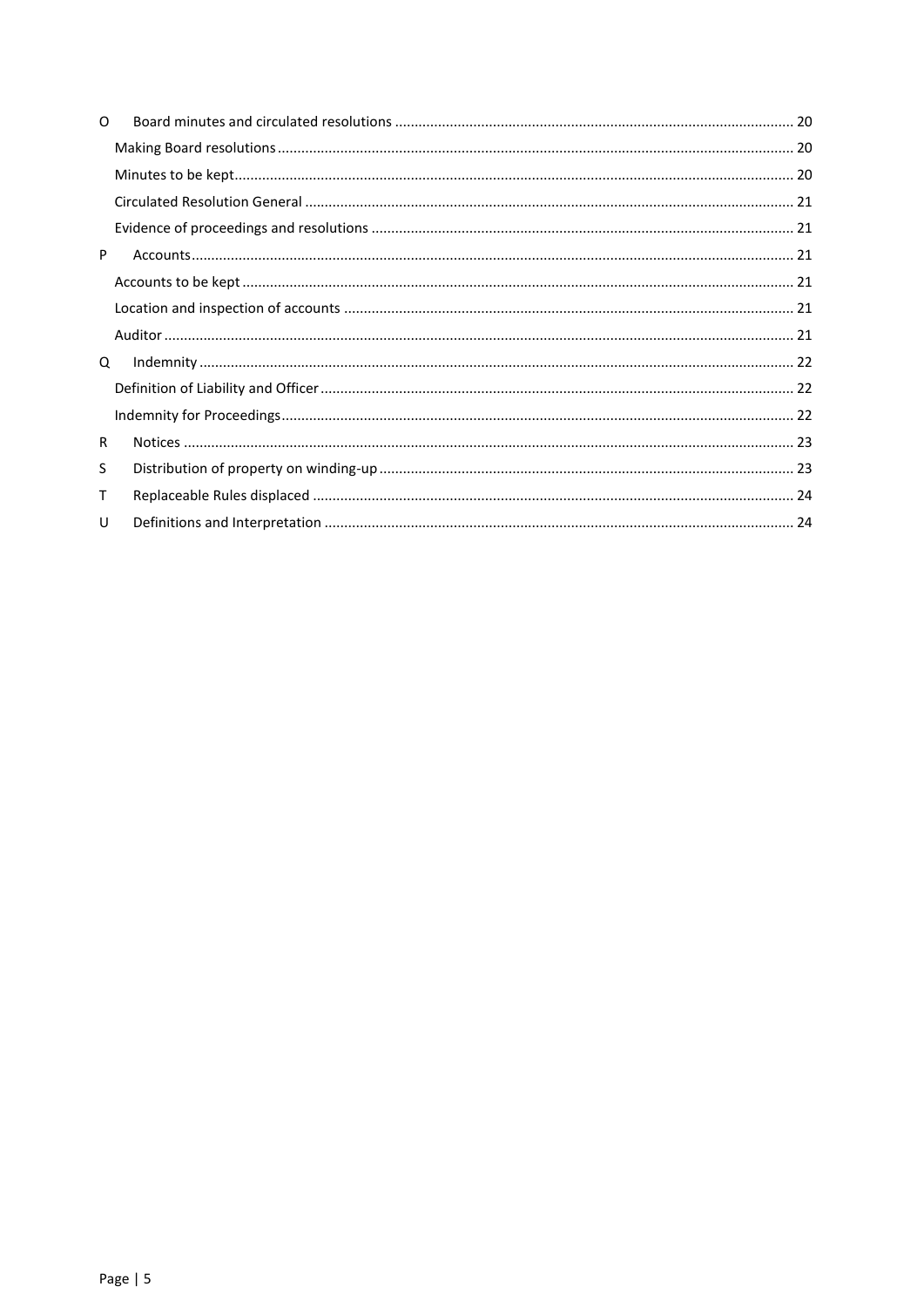# **Constitution of Digital Leadership Institute Limited**

# <span id="page-5-0"></span>**A Company's name, Objects and powers**

## <span id="page-5-1"></span>**Name of the Company**

1. The name of the Company is Digital Leadership Institute Limited.

#### <span id="page-5-2"></span>**Objects**

- 2. The Company's objects are all or any of the following:
	- 2.1. The Digital Leadership Institute builds confidence and capability of Australia's Business and Government leaders to lead and govern the change which enables their organisations to survive and thrive in the evolving digital economy.

#### <span id="page-5-3"></span>**Powers**

- 3. The Company has:
	- 3.1. the legal capacity and powers of an individual; and
	- 3.2. all the powers of a body corporate (other than the power to issue shares).
- 4. However, the Company has those capacities and powers only to the extent:
	- 4.1. necessary, or convenient, to carry out the Company's objects; or
	- 4.2. incidental to carrying out those objects.

# <span id="page-5-4"></span>**B Members' liability and guarantee**

#### <span id="page-5-5"></span>**Liability of Members**

5. The liability of each Member is limited to the amount of the guarantee set in clause [6.](#page-4-0)

#### <span id="page-5-6"></span>**Guarantee by Members**

- 6. If the Company is wound up while a person is a Member (or within one year after they stop being a Member) then that person must contribute up to \$10 to the Company for:
	- 6.1. payment of the Company's debts and liabilities incurred before that person ceased to be a Member;
	- 6.2. payment of the costs, charges and expenses of winding-up the Company; and
	- 6.3. adjustment of the rights of the contributories among themselves.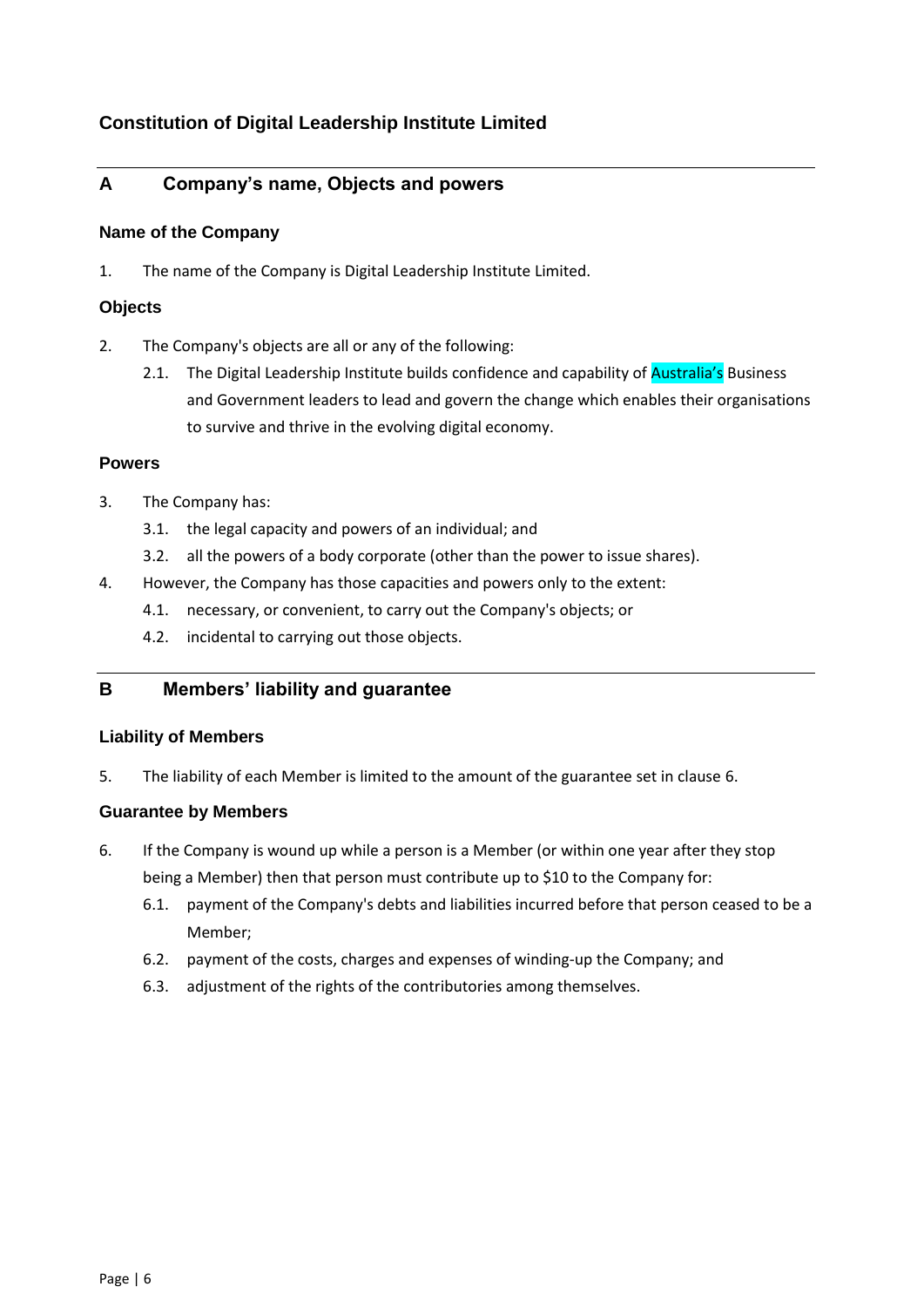# <span id="page-6-0"></span>**C How the Company's income and property are to be applied**

## <span id="page-6-1"></span>**For the Company's objects**

7. All of the Company's income and property must be applied solely towards the promotion of the Company's objects as set out in claus[e 2.](#page-4-0)

## <span id="page-6-2"></span>**No dividends etc. to Members**

8. The Company may not pay, or transfer, any of its income or property — directly or indirectly by way of dividend, bonus or otherwise to any person who is or has been a Member.

## <span id="page-6-3"></span>**Remuneration and expenses for Members allowed**

- 9. Regardless of clause 8, the Company may pay remuneration in good faith to any Member, officer or employee of the Company in return for any good or services they provide to the Company in the ordinary and usual course of business.
- 10. The Board may authorise the repayment of any expenses a Member incurs for the Company, or in connection with performing their duties for the Company.

## <span id="page-6-4"></span>**Payments to directors: restrictions, remuneration, expenses**

- 11. If the Company is to pay any remuneration to a Director for services rendered in the capacity as a Director, then the remuneration must be on reasonable commercial terms and the Board must first have:
	- 11.1. consented to the Director providing those services; and
	- 11.2. resolved to approve the amount of the payment.
- 12. If the Company is to pay any remuneration to a Director for services rendered in the capacity as an employee of the Company, then the Board must first have resolved to approve the terms of that employment.
- 13. The Board may authorise the repayment of any expenses a Director incurs for the Company, or in connection with performing their duties for the Company.

## <span id="page-6-5"></span>**Loans and leases from Members**

- 14. The Company may pay:
	- 14.1. interest on money borrowed from any Member; and
	- 14.2. reasonable and proper rent for premises a Member leases to the Company.
- 15. For the purposes of clause 14, if a Member pays the Company a deposit, bond or other security for the payment of fees and charges levied under the Constitution, then that payment is not a loan from the Member.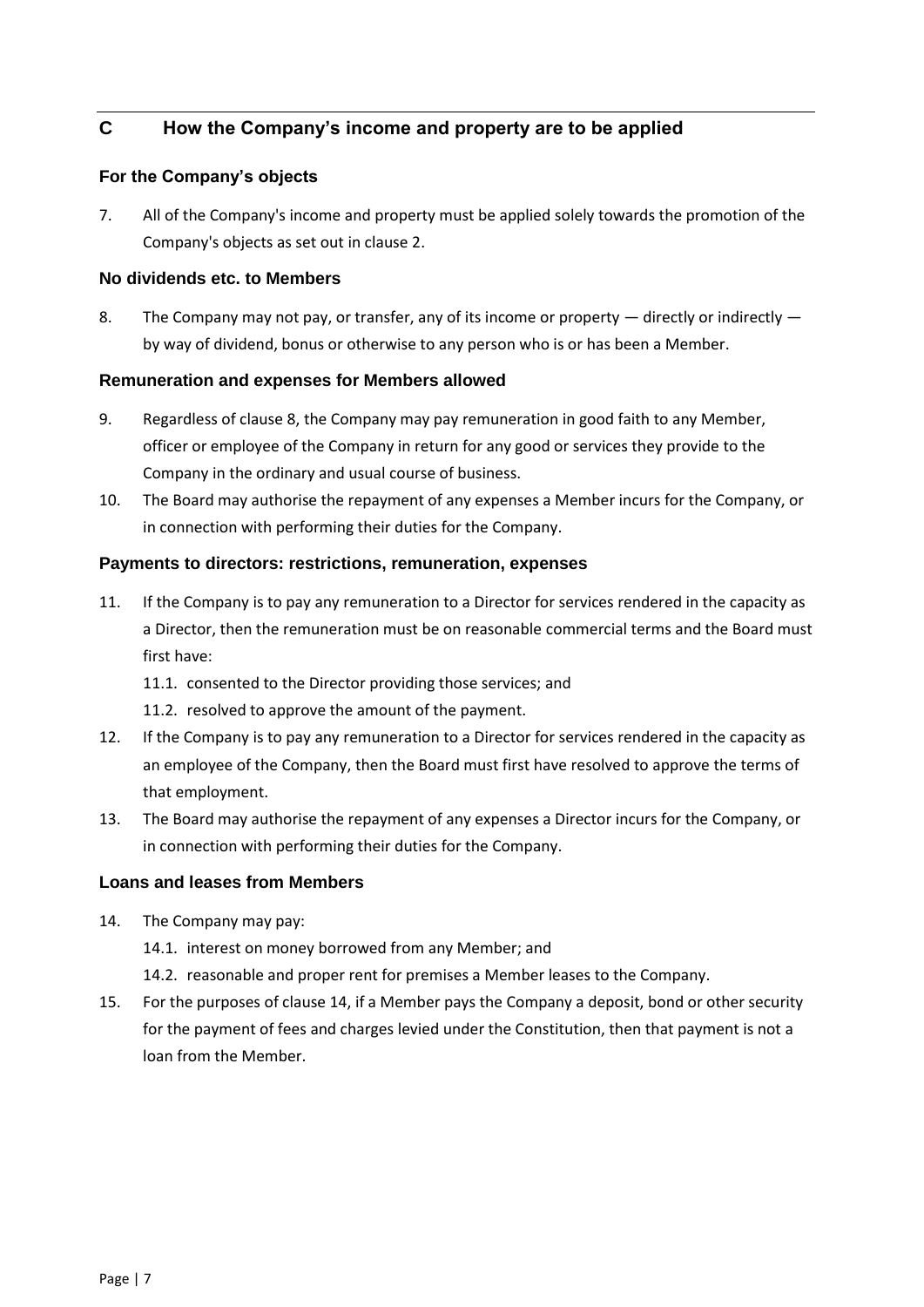# <span id="page-7-0"></span>**D Fees imposed by the Company**

### <span id="page-7-1"></span>**Setting fees**

- 16. The Board may prescribe:
	- 16.1. a cost payable by Members by way of Membership fees and any other fees the Board thinks fit; and
	- 16.2. when and in what circumstances these fees are payable.
- 17. The Board must give Members at least one month's notice of any increase in the fees, or of a change in the due date for fees payable under clause 16.

## <span id="page-7-2"></span>**E Membership**

### <span id="page-7-3"></span>**Members**

- 18. The Company's Members are as follows (unless the Member has resigned under clause 35 or clause 36, or been expelled under clause 38):
	- 18.1. the persons who are specified in the application to register the Company lodged under section 117 of the Act and who have consented to be Members; and
	- 18.2. any other person the Board admits to Membership in accordance with this Constitution.

#### <span id="page-7-4"></span>**Register of Members**

- 19. The Company must keep and maintain the Register in accordance with the Act and otherwise as the Board determines.
- 20. Any dispute that arises in relation to the Register must be referred to the Board. The Board's decision is final and binding on all Members (in the absence of manifest error).

## <span id="page-7-5"></span>**Eligibility for membership**

- 21. The following are eligible to be Members:
	- 21.1. any person who has a demonstrated interest in the Company;
	- 21.2. any person that the Board considers would benefit the Company by becoming a member; and
	- 21.3. any person in a category of persons that the Company has determined to be eligible to be Members.

## <span id="page-7-6"></span>**Types of membership**

22. At any time, the Board may (subject to the Act) create different types of membership with different rights, obligations and restrictions.

#### <span id="page-7-7"></span>**Membership is not transferable**

23. A Member may not transfer their Membership to another person.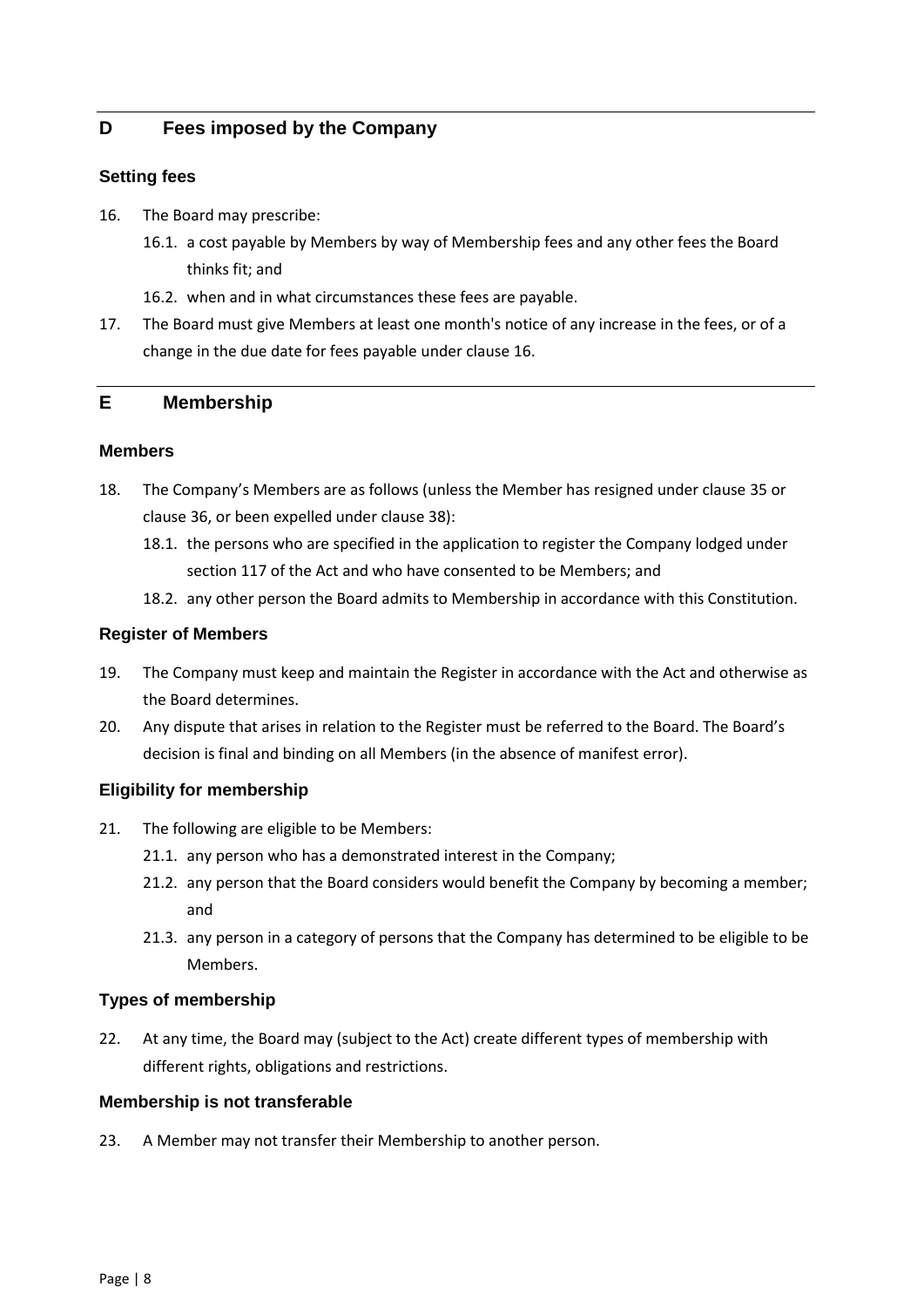## <span id="page-8-0"></span>**Voting rights**

- 24. A Member is entitled to one vote at a General Meeting of the Company.
- 25. However, the Board may suspend a member's entitlement to vote if the Member owes the Company any amount that is more than 3 months overdue (or such other period as the Board determines).

## <span id="page-8-1"></span>**A Member's representative**

- 26. If a Member or an Applicant is not a natural person, then it must appoint (in writing) a natural person as its Representative(s), corresponding to the number of memberships purchased. The Member may remove and replace its Representative by giving written notice to the Board in a form the Board approves.
- 27. The Representative may, on the Member's behalf, exercise all the powers that the Member could exercise at a meeting or in voting on a resolution — unless those powers are restricted in a way set out in clause 28.
- 28. The document appointing the Representative may set out either or both of:
	- 28.1. what the Representative is appointed to do; and
	- 28.2. any restrictions on what the Representative may do.
- 29. If the appointment is made by reference to a position held, then the appointment must identify the position.
- 30. The Company must arrange for:
	- 30.1. the name and address of the Representative to be entered in the Register; and
	- 30.2. all correspondence and notices from the Company to the Member to be served on that Representative.

## <span id="page-8-2"></span>**Applying and being admitted to Membership**

- 31. A person's Application to be a Member must be made in the form, and accompanied by any fee, the Board has set.
- 32. The Board will consider and, in its absolute discretion, accept or reject an Application. If the Board rejects an Application, then:
	- 32.1. it must arrange for any money the Applicant tendered with the Application to be repaid to the Applicant, without interest; and
	- 32.2. the Board does not have to give any reasons for the rejection.
- 33. An Applicant does not become a Member until the Company has:
	- 33.1. received any fee that applies; and
	- 33.2. the name and address of the Applicant (and its Representative if relevant) are entered in the Register.
- 34. Each Member is liable for all taxes, duty and charges payable in respect of their Application, their Membership and any related transaction or document. Each Member indemnifies the Company and will keep it indemnified in respect of any liability for all those amounts.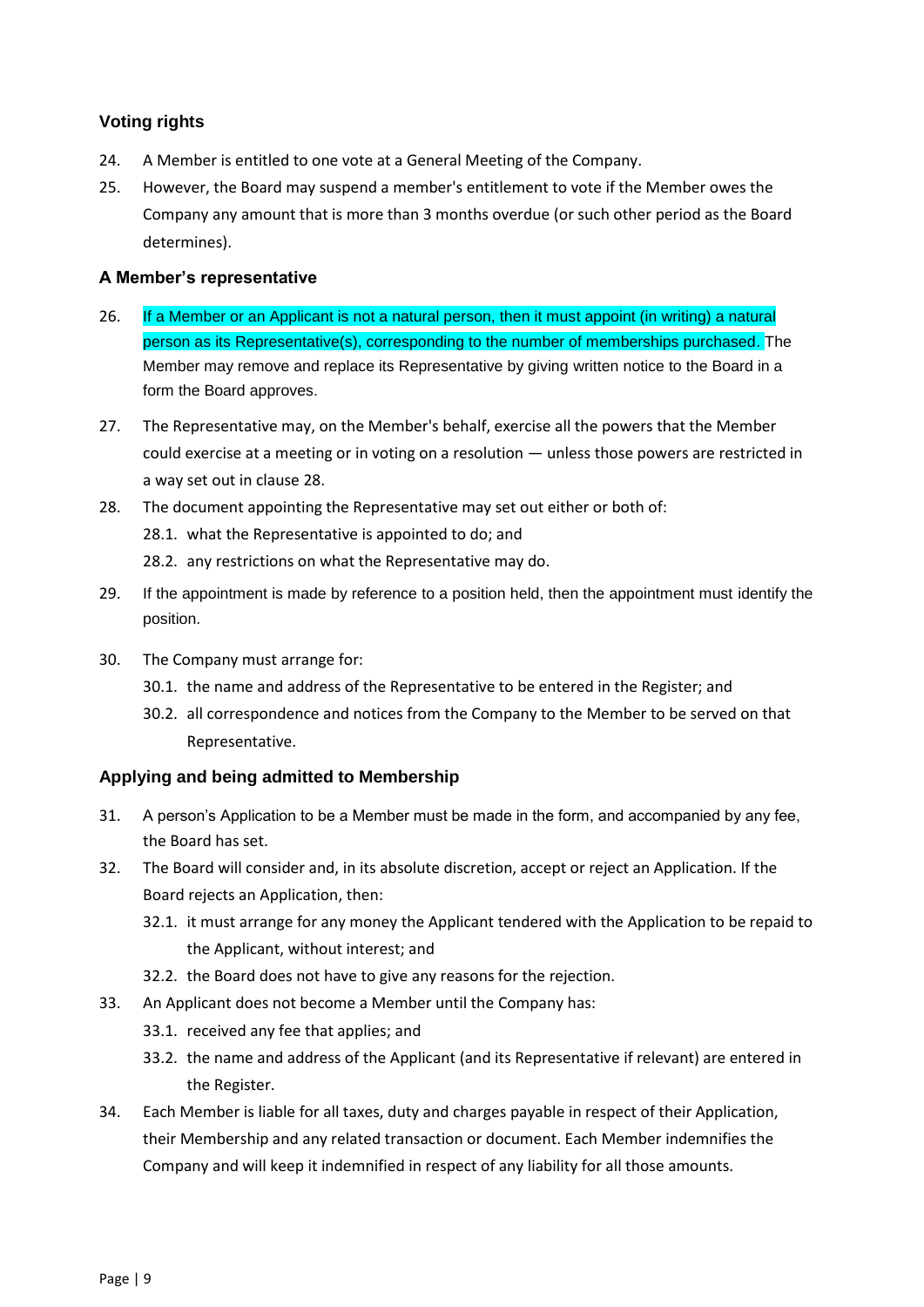## <span id="page-9-0"></span>**Resigning from Membership: and ongoing liability**

- 35. A Member may resign from Membership by giving written notice to the Company. When the notice period expires, the Member stops being a Member but: 35.1. they remain liable for any money they owe the Company; and 35.2. under clause [6, t](#page-4-0)hey remain liable for another 12 months.
- 36. A Member also resigns if they owe the Company any amount that is more than 6 months overdue (the Board may change the length of that period). If a Member resigns under this clause, then the Board may reinstate their membership if they pay the outstanding amount.

## <span id="page-9-1"></span>**Expelling and disciplining a Member**

- 37. The Board may  $-$  in the way described in clause  $38 -$  expel a Member or implement appropriate disciplinary action if the Member:
	- 37.1. has committed a breach of any obligation or duty under this Constitution; or
	- 37.2. has engaged in conduct detrimental to the interests of the Company.
- 38. For any expulsion or discipline to be valid:
	- 38.1. at least 21 days before the Board meeting at which the resolution is considered, the Member must be given written notice of:
		- **•** the meeting;
		- the intended resolution; and
		- the particulars of the alleged act, omission or conduct complained of;
	- 38.2. at the meeting (and before the resolution is passed), the Member must be given the opportunity to explain themselves in writing or orally (or both if they request it);,
	- 38.3. if the Member does give an explanation, then the Board must take it into account;
	- 38.4. the relevant resolution must be passed by 75% of the Directors present and voting;
	- 38.5. the Board must arrange for the Member to be given written notice of any Board resolution on the matter; and
	- 38.6. if the Board resolves to expel the Member, then the Member ceases to be a Member when the Board serves them with the notice. Also the Member's name will be removed from the Register as set out in clause 39.

#### <span id="page-9-2"></span>**Removing an expelled Member's name from the Register**

- 39. If a Member is expelled from the Company, then their name (and that of any Representative they have appointed) must be removed from the Register. The Company has no liability to the Member in respect of their removal from the Register.
- 40. When a Member's name is removed from the Register, the Member no longer has:
	- 40.1. any rights or privileges attaching to Membership; or
	- 40.2. any rights which they had against the Company that arose out of their Membership.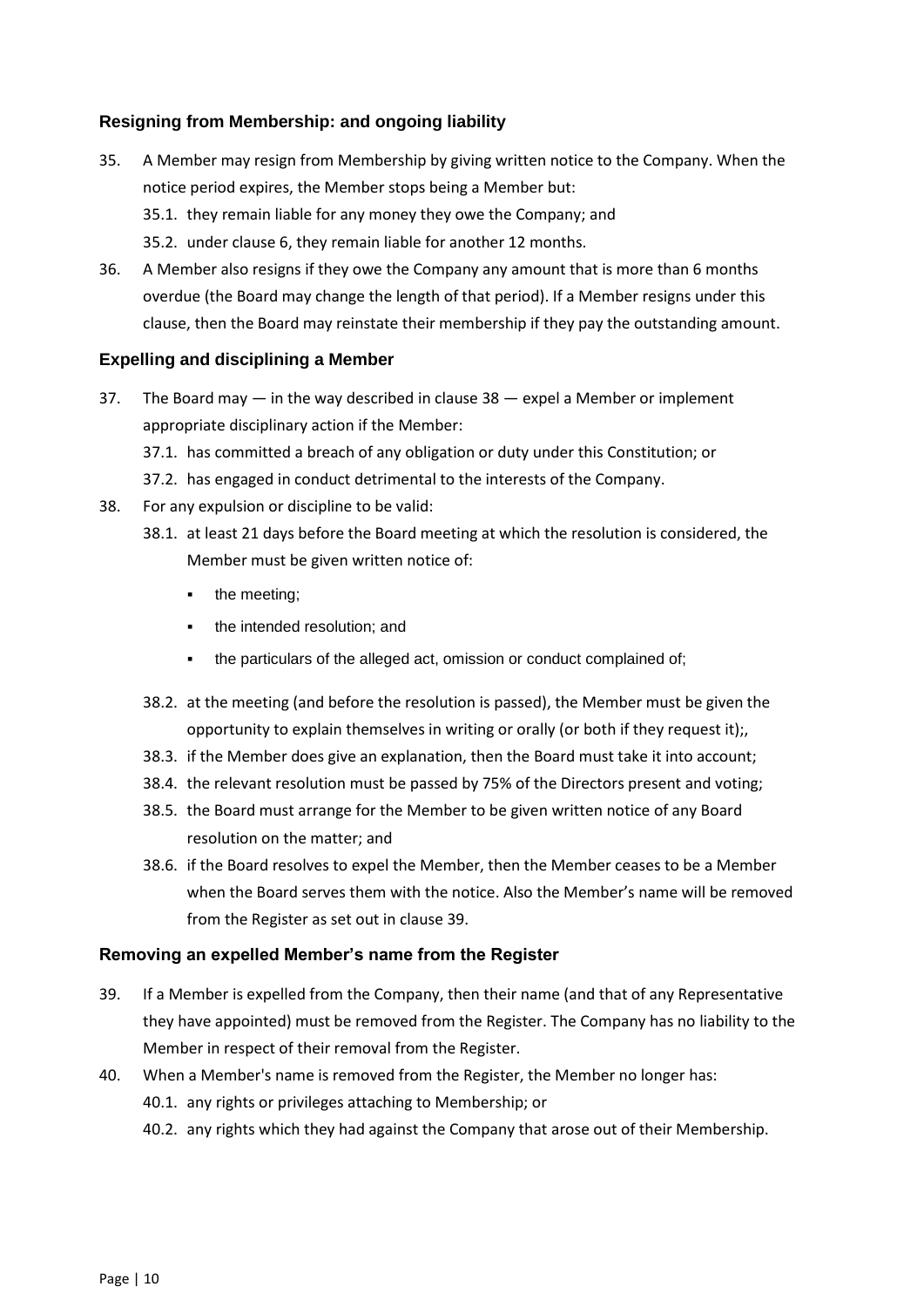# <span id="page-10-0"></span>**F General Meetings: frequency and notice**

#### <span id="page-10-1"></span>**Annual General Meeting required**

- 41. The Company must hold an Annual General Meeting:
	- 41.1. in every calendar year;
	- 41.2. within five months after the end of its financial year; and
	- 41.3. at the time and place the Board determines.

#### <span id="page-10-2"></span>**Convening Extraordinary Meetings**

- 42. An Extraordinary Meeting may be convened:
	- 42.1. by the Board at such time and place as the Board thinks fit, (as long as it complies with the Act); and
	- 42.2. by Members as allowed under the Act.

#### <span id="page-10-3"></span>**Notice of General Meetings**

- 43. The Board must give at least 21 days' written notice of a General Meeting to the Members, the Directors and the Auditor (unless a change to that arrangement is made under clause 45). The notice must specify:
	- 43.1. the place, the day and the hour of meeting (and if the meeting is to be held in two or more places, the technology that will be used to facilitate this);
	- 43.2. the general nature of the meeting's business;
	- 43.3. the details of any special resolutions to be proposed at the meeting; and
	- 43.4. that Members are entitled to appoint a proxy who must be a Member.
- 44. A Member that is a company is responsible for notifying its Representative of any General Meeting.

#### <span id="page-10-4"></span>**Changing the notice procedure for General Meetings**

- 45. A meeting may be convened in a way other than, and on shorter notice than, clause 43 requires as long as:
	- 45.1. all the Members entitled to vote at the meeting consent to the change beforehand; and
	- 45.2. the notice and the shorter notice period comply with the Act.

#### <span id="page-10-5"></span>**Failure to receive Notice**

- 46. A meeting and its proceedings and resolutions are valid even if any one or more of the following is the case:
	- 46.1. the Company accidentally omitted to give notice of a meeting to any Member; or
	- 46.2. any Member did not receive notice of the meeting.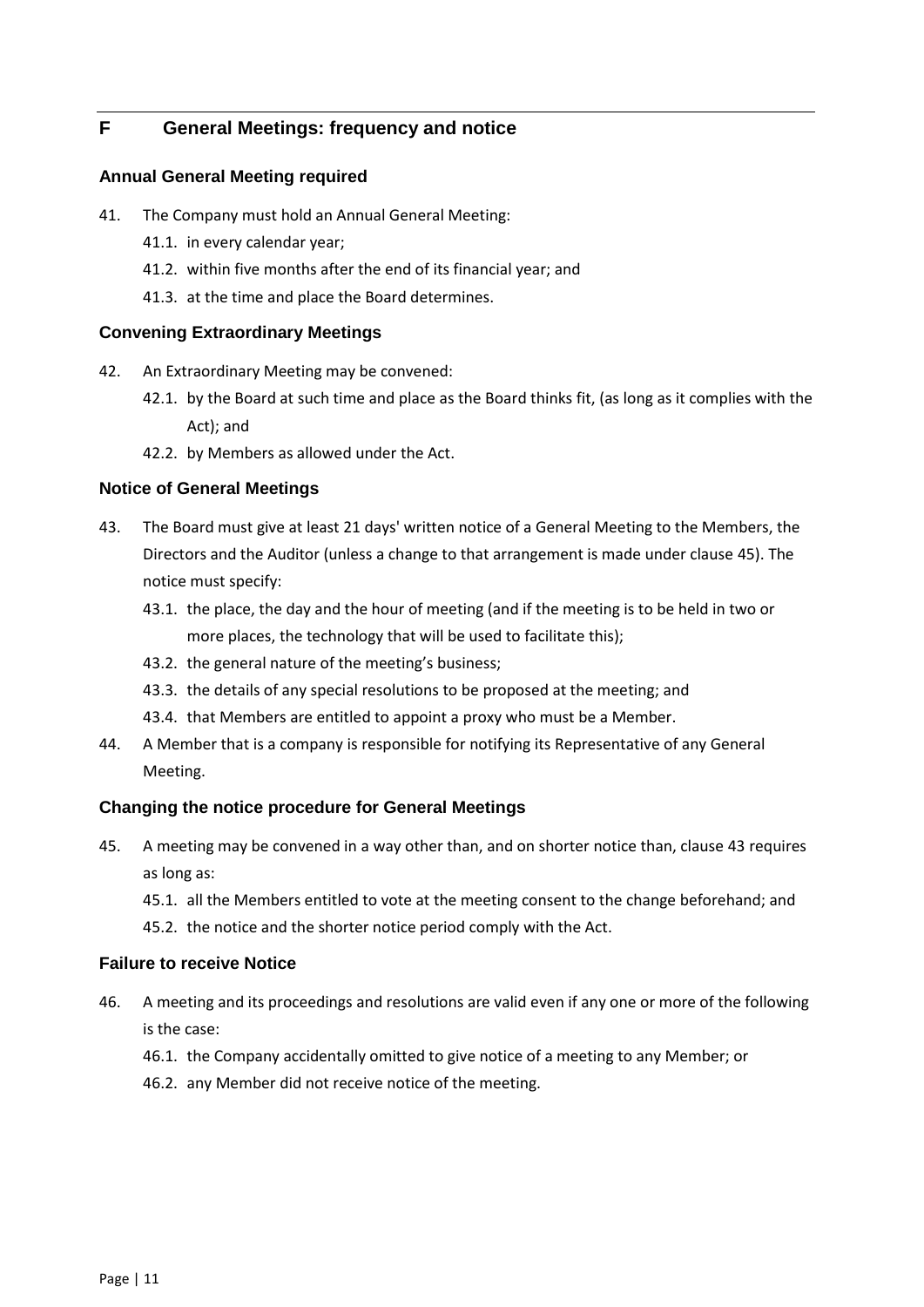## <span id="page-11-0"></span>**G General Meetings: proceedings**

#### <span id="page-11-1"></span>**Use of technology in conferencing**

- 47. The Chair may (with the approval of the meeting) confer with Members and others by radio, telephone, facsimile, computer, Internet, closed circuit television or other electronic means of audio or audio-visual communication. Any resolution passed using such a system is to be treated as having been passed at a meeting of the Members held on the day and at the time the conference was held — even if the Members were not present together in one place at the time. This clause does not limit the discretion of the Members to regulate their meetings.
- 48. The provisions of this Constitution regulating the proceedings of the Members apply so far as they are capable to such conferences.

#### <span id="page-11-2"></span>**Business at the meeting**

- 49. The ordinary business of an Annual General Meeting may include:
	- 49.1. considering any annual financial report, directors' report and Auditor's report;
	- 49.2. electing and appointing Directors; and
	- 49.3. appointing the Auditors and fixing the Auditor's remuneration (if the Company is required to have an auditor).
- 50. All other business at an Annual General Meeting, and all business at an Extraordinary Meeting, is regarded as special business.

#### <span id="page-11-3"></span>**Quorum required**

51. For any business to be transacted at any General Meeting — except the adjournment of the meeting — a quorum must be present. The quorum for a General Meeting is 20% of the Membership, present in person or by Representative, proxy or attorney.

#### <span id="page-11-4"></span>**If no Quorum present**

- 52. If a quorum is not present within half an hour after the time appointed for a General Meeting then:
	- 52.1. if the meeting was convened on the requisition of Members, then it will be dissolved; or
	- 52.2. in any other case, the meeting will be adjourned to the same day in the next week at the same time and place (or at such other place as the Chair decides). If at that adjourned meeting a quorum is not present within fifteen minutes after the time appointed for holding the meeting, then the Members present are a valid quorum.

#### <span id="page-11-5"></span>**Chair of the meeting**

- 53. The Chair or in the Chair's absence, the Deputy Chair is to preside as chair at every General Meeting.
- 54. If at any General Meeting neither the Chair nor the Deputy Chair is present within fifteen minutes after the time appointed for holding the meeting (or if neither is willing to preside), then the Members present are to choose a Director to preside. If no Director is present (or if all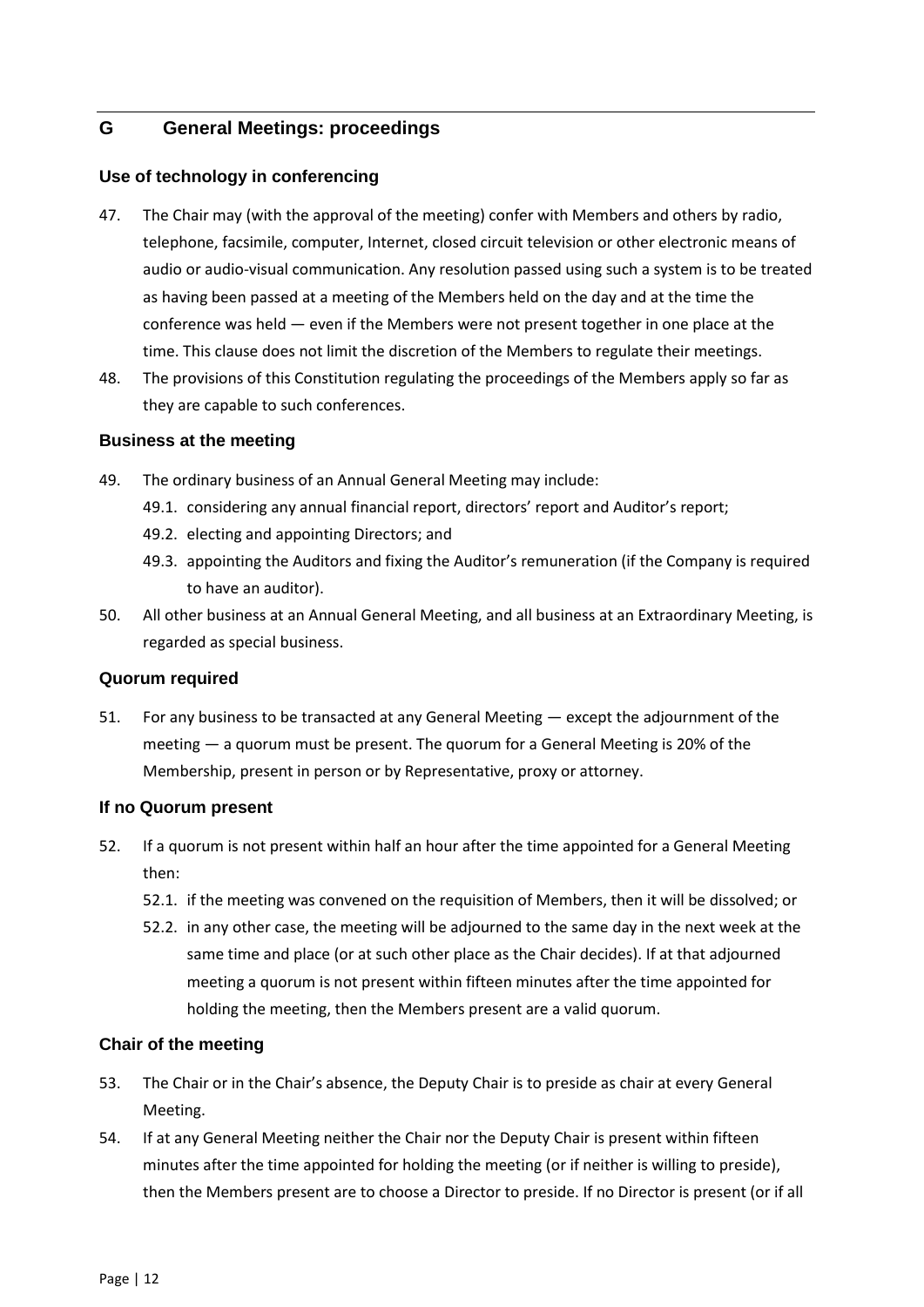Directors present decline to preside), then those persons present will choose a Member who is present to preside as Chair.

## <span id="page-12-0"></span>**Adjourning (and resuming) a meeting**

- 55. The Chair of a General Meeting:
	- 55.1. may, with the consent of the Members present and entitled to vote at any meeting, and at which a quorum is present, adjourn a meeting; and
	- 55.2. must adjourn a meeting if the meeting directs them to do so.
- 56. If the Chair adjourns a General Meeting, then they may do so to another time or place (or both).
- 57. If a General Meeting is adjourned for one month or more, then the Company must arrange for a new notice of the adjourned meeting to be given.
- 58. After an adjourned meeting is resumed, the only business that may be transacted at the meeting is business that was unfinished before the adjournment.

## <span id="page-12-1"></span>**Auditor attending etc. meeting**

- 59. The Auditor is entitled:
	- 59.1. to attend any General Meeting of the Company;
	- 59.2. to receive the same notices of, and other communications relating to, any General Meeting that a Member is entitled to receive; and
	- 59.3. to be heard at any General Meeting which the Auditor attends on any part of the business of the meeting which concerns the Auditor in that capacity. The Auditor's right to be heard exists even if the Auditor retires at that meeting or if a resolution to remove the Auditor from office is passed at that meeting.

# <span id="page-12-2"></span>**H General Meetings: voting**

#### <span id="page-12-3"></span>**Show of hands vote**

60. Every item of business submitted to a General Meeting is to be decided in the first instance by a show of hands of the Members, or their Representatives, who are personally present and entitled to vote. The Chair will not have a casting vote.

## <span id="page-12-4"></span>**Evidence of resolution**

- 61. It is conclusive evidence that a resolution has been passed (regardless of whether there is any proof of the number or proportion of the votes recorded in favour of or against the resolution) if:
	- 61.1. the Chair declares that a resolution has been passed or lost (having regard to the majority required); and
	- 61.2. an entry to that effect has been made in the Company's books and signed by the Chair of that, or the next meeting.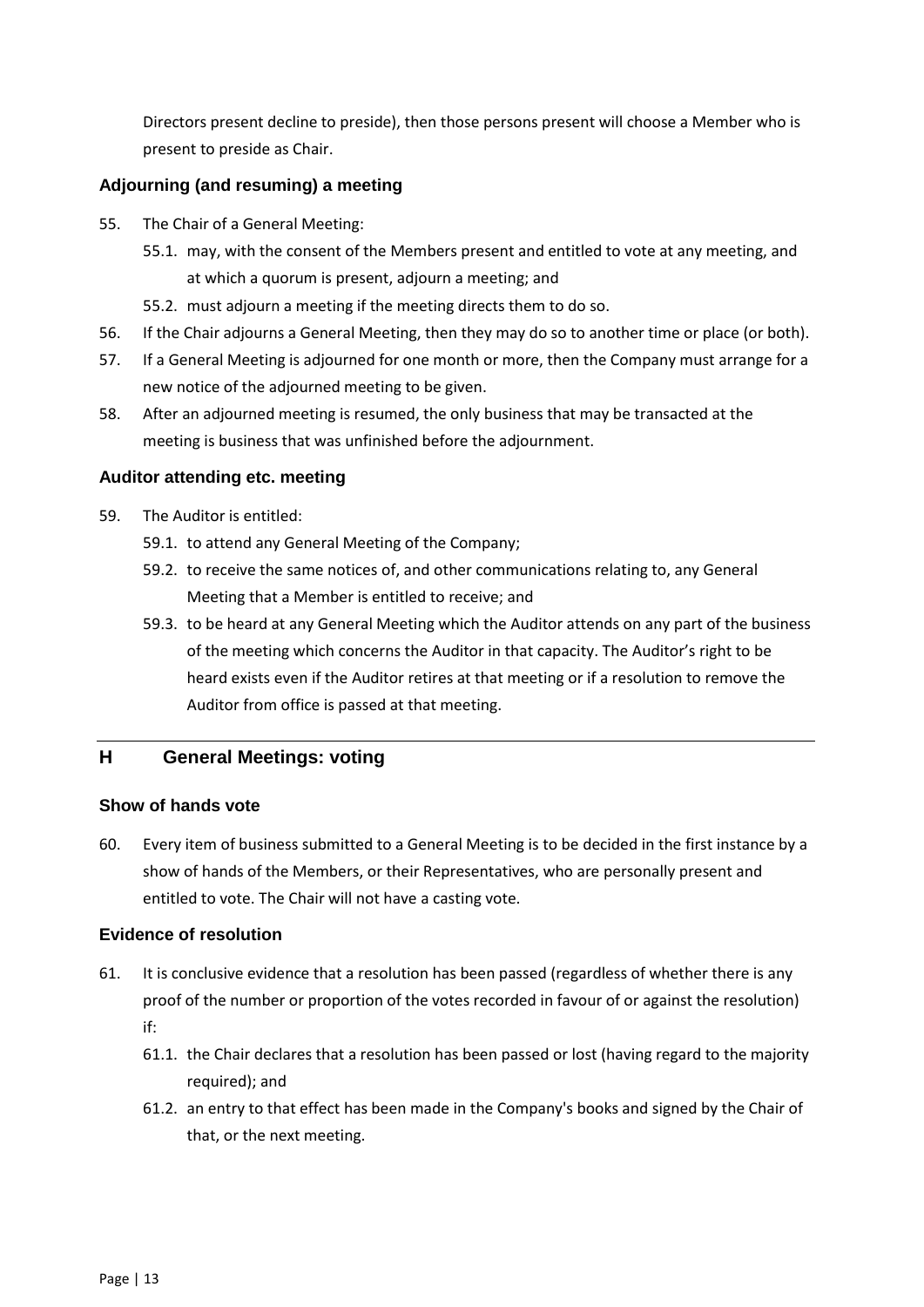## <span id="page-13-0"></span>**Poll vote**

- 62. The Chair or any Member present (personally or by Representative, proxy or attorney) may demand a poll before, or on the declaration of the result of, a show of hands. Any person who has demanded a poll may withdraw their demand.
- 63. A poll demanded on any question of adjournment must be taken before any adjournment.
- 64. The poll is to be taken: 64.1. in the manner and at the time and place as the Chair of the meeting directs; and 64.2. either at once or after an interval or adjournment or otherwise.
- 65. The result of the poll is to be the resolution of the meeting at which the poll was demanded.
- 66. If there is a dispute as to the admission or rejection of a vote, then the Chair will finally determine that dispute.
- 67. At a poll, the Chair will not have a casting vote.

## <span id="page-13-1"></span>**Continuing with other business before a Poll**

68. After a poll has been demanded, the meeting may continue with any business other than the issue on which poll has been demanded.

# <span id="page-13-2"></span>**I General Meetings: appointing a proxy**

## <span id="page-13-3"></span>**Eligibility to be proxy**

- 69. Any Member may:
	- 69.1. appoint a natural person who is a Member, or a Representative, as a proxy to vote on the Member's behalf; and
	- 69.2. may direct the proxy to vote either for or against each or any resolution.

## <span id="page-13-4"></span>**Company receiving notice of proxy**

- 70. For an appointment of a proxy to be valid, the Company must receive the document appointing the proxy (and an original, or certified copy, of the power of attorney, if any, under which it is signed):
	- 70.1. at least 48 hours before the time for holding the relevant meeting or adjourned meeting or poll; and
	- 70.2. at one of:
		- the Registered Office;
		- a fax number at the Registered Office; or
		- a place, fax number or electronic address specified for such purpose in the notice of meeting.
- 71. An instrument appointing a proxy is valid for any adjournment of the meeting to which it relates — unless it states something to the contrary.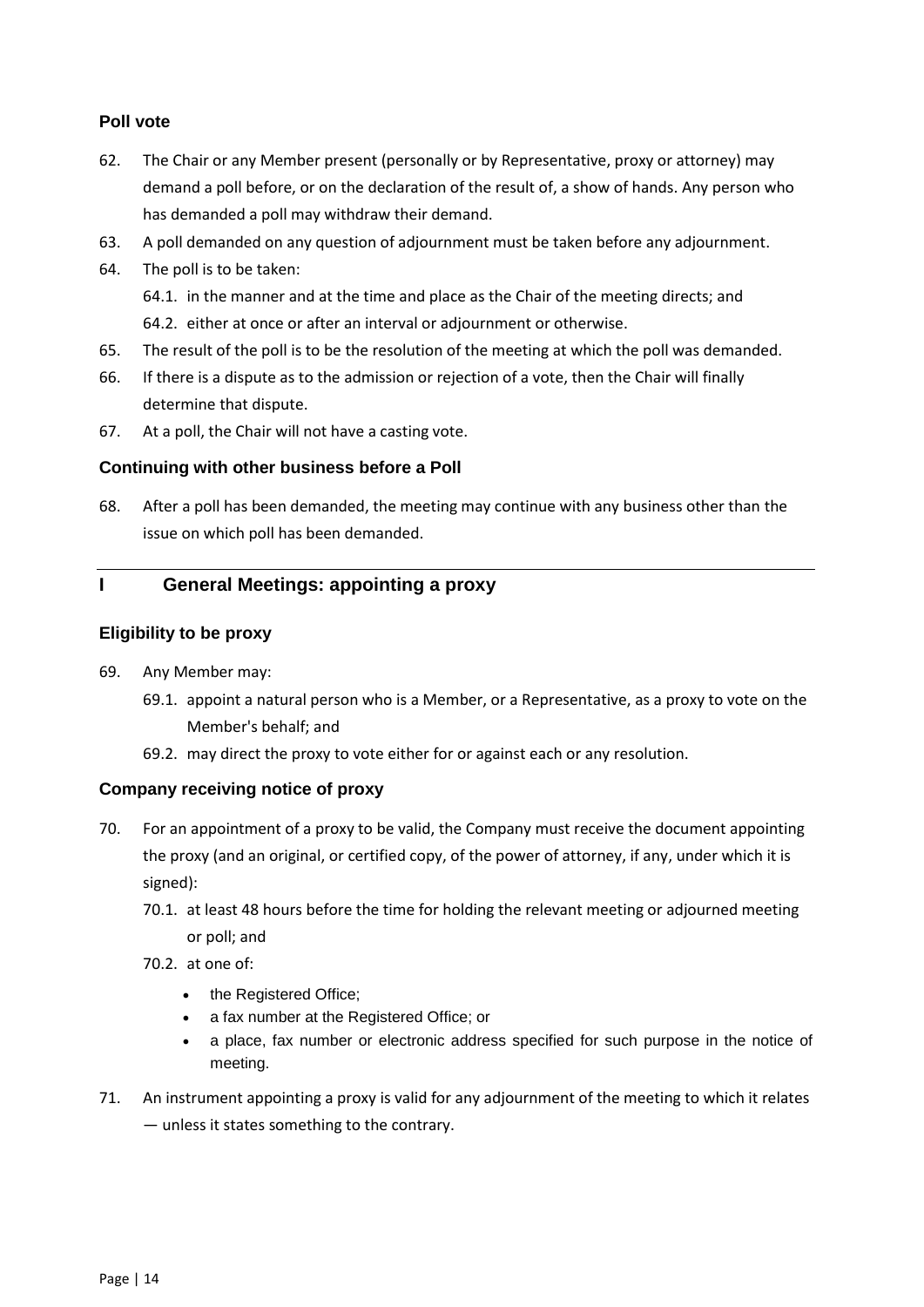## <span id="page-14-0"></span>**Form of proxy**

- 72. An instrument appointing a proxy must be signed by the appointor, or his or her attorney, and must contain the following information:
	- 72.1. the Company name;
	- 72.2. the Member's name and address;
	- 72.3. the Member's type of Membership;
	- 72.4. the proxy's name or the name of the office held by the proxy; and
	- 72.5. the meetings at which the appointment may be used.

## <span id="page-14-1"></span>**Proxy's voting instructions**

73. A document appointing a proxy may specify the way in which the proxy is to vote for a particular resolution. If it does so, then the proxy must vote on the resolution as specified.

#### <span id="page-14-2"></span>**Proxy's authority**

- 74. A document appointing a proxy will be treated as giving the proxy:
	- 74.1. authority to demand, or join in demanding, a poll; and
	- 74.2. the power to act generally at the meeting for the person giving the proxy (except to the extent to which the proxy is specifically directed to vote for or against any proposal).

## <span id="page-14-3"></span>**J General Meeting: appointing an attorney**

#### <span id="page-14-4"></span>**Member appointing an attorney**

- 75. Any Member may, by duly executed power of attorney, appoint an attorney to act on the Member's behalf at all, or certain specified, meetings of the Company. If the attorney wishes to appoint a proxy for the Member granting the power of attorney, then the attorney must at the Registered Office (or any other place the Board determines) produce:
	- 75.1. the power of attorney for inspection; and
	- 75.2. any evidence the Board requires that it has been properly executed.

## <span id="page-14-5"></span>**Directors appointing an attorney of the Company**

- 76. The Directors may, by power of attorney, appoint any person whether nominated directly or indirectly by the Directors to be an attorney or attorneys of the Company. The appointment:
	- 76.1. may be for any purposes and with powers, authorities and discretions (not exceeding those vested in, or exercisable by, the Directors under this Constitution);
	- 76.2. may authorise any attorney to sub-delegate all or any of the powers, authorities and discretions vested in them;
	- 76.3. may be for periods and on conditions as the Directors think fit; and
	- 76.4. may contain provisions for the protection and convenience of persons dealing with any attorney as the Directors think fit.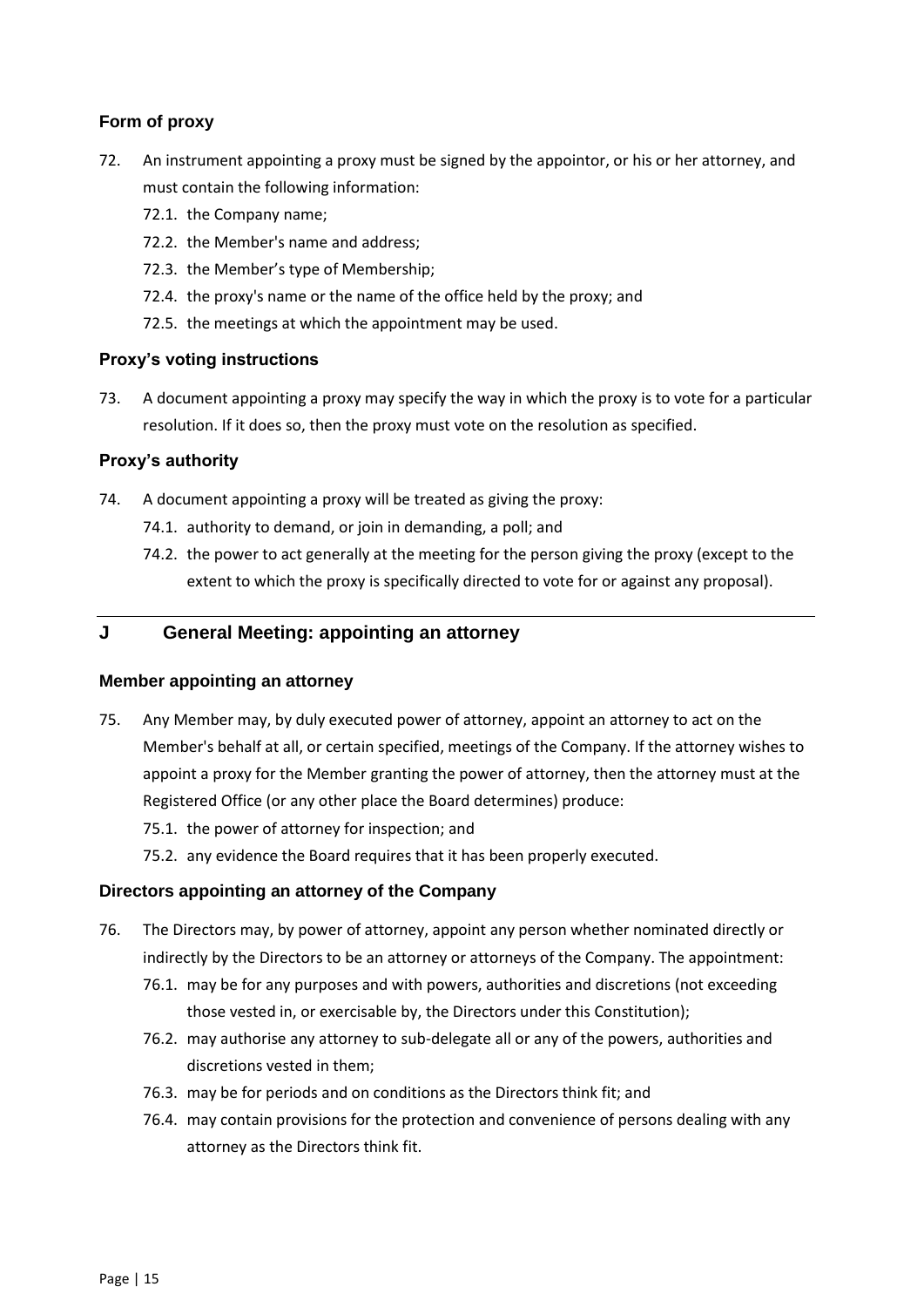# <span id="page-15-0"></span>**K General Meeting: voting by attorney or proxy**

### <span id="page-15-1"></span>**Validity of vote after death or revocation**

77. If a person who has appointed a proxy or attorney has either died or revoked the appointment but any notice in writing of the death or revocation has not been received at the Registered Office before the meeting, then a vote given in accordance within the terms of appointment will be valid.

#### <span id="page-15-2"></span>**Person who has appointed proxy or attorney may attend meetings**

78. A person who has appointed a proxy or attorney may attend and take part in a meeting. Doing so does not revoke the appointment — unless the person votes on the resolution to which the appointment applies.

## <span id="page-15-3"></span>**L Directors**

#### <span id="page-15-4"></span>**Number and qualifications of Directors**

- 79. The number of Directors comprising the Board will be at least 3 and no more than 9 elected by the Members in accordance with this Constitution — except as provided in clauses 82 and 84.
- 80. Each Director must be a financial Member or a Representative of a financial Member.

### <span id="page-15-5"></span>**Length of appointment**

- 81. The board is made up of nine directors who are elected or appointed for three year terms, in three groups of three. One group will retire and is eligible for re-election each year. Each elected Director will hold office:
	- 81.1. from the end of the Annual General Meeting at which they were elected;
	- 81.2. until the end of the third Annual General Meeting following their election at that time, they must retire (but they are eligible for re-election);
	- 81.3. Special arrangements ensure that the board retains initial guidance from the founders and that the board maintains an annual refresh cycle that preserves stability:
		- The First directors will hold office until the fourth annual general meeting in order to establish the cycle in which three directors are elected for three year terms at each AGM.
		- At the first AGM nominations will be called for three directors to serve for a two year term and three Directors for a one year term.
		- At the second AGM, the Directors nominated for a one year term will retire and nominations will be called for three directors for three-year term.
		- At the third AGM, the Directors nominated for a two-year term will retire and nominations will be called for three directors for three-year term.
		- At the fourth AGM, the First Directors will retire and nominations will be called for three directors for three-year term.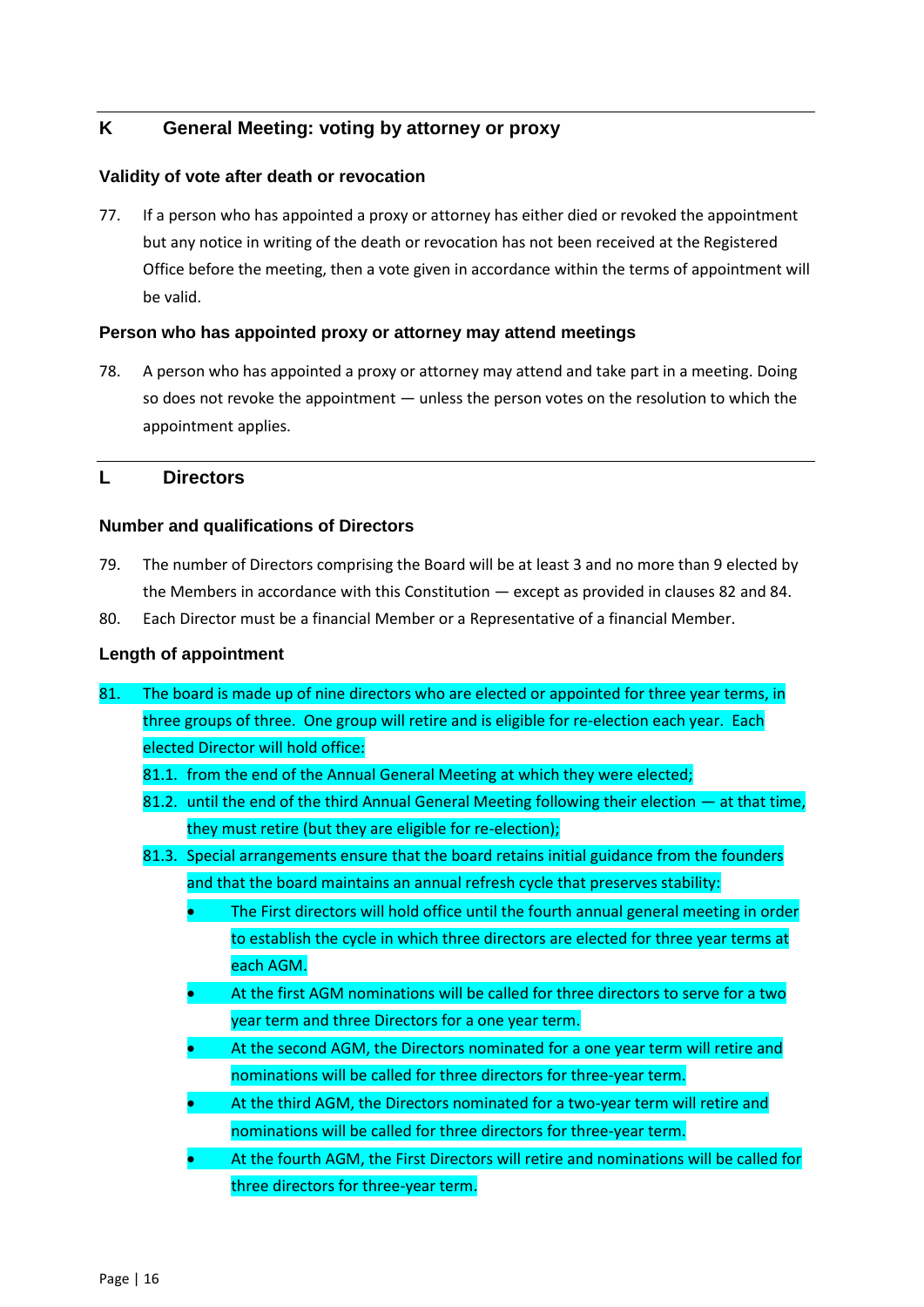• At subsequent AGMs, directors finalising their three year term will retire, and three Directors elected for three years."

#### <span id="page-16-0"></span>**Election of Directors**

- 82. Directors will be elected in the following way:
	- 82.1. Any two Members may nominate any Member or Representative to serve as a Director.
	- 82.2. The nomination of any Member or Representative as a candidate for election as a Director must be:
		- in writing and signed by the nominated person and their proposer and seconder; and
		- lodged with the Secretary at least 7 days before the Annual General Meeting at which the election is to take place (or any other scheduled General Meeting).
	- 82.3. If the number of nominated candidates:
		- *is no more than the number of vacancies*, then the Chair of the Annual General Meeting will declare those candidates elected as Directors.
		- *is more than the number of vacancies*, then the Company Secretary will arrange for balloting lists to be prepared containing the names of the candidates in an order determined by lot. The Board may determine the method of the ballot. Each Member is entitled to vote for any number of candidates not exceeding the number of vacancies.
		- *is not enough to meet the required minimum number of Directors*, then the Board must appoint a Member or Representative as Director (as long as they consent) until there is at least the minimum number of Directors.

## <span id="page-16-1"></span>**Officers on the Board**

83. At the first meeting of the Board after the Annual General Meeting, the Directors will elect from among their number a Chair and a Deputy Chair. The directors will appoint a Secretary and a Treasurer from the membership. Each of them will hold office until the end of the next Annual General Meeting.

#### <span id="page-16-2"></span>**Casual vacancies**

- 84. If there is a casual vacancy, the Board may appoint a replacement Director, or conduct a special election for a replacement director, to hold office until the time when the director who created the casual vacancy would ordinarily have retired.
- 85. Disqualification of Directors
- 86. The office of a Director will be vacated if the Director:
	- 86.1. is a Member, or a Representative of a Member, and they become bankrupt or make any arrangement or composition with their creditors;
	- 86.2. is a Member, or a Representative of a Member and that Member resigns or is expelled as a Member;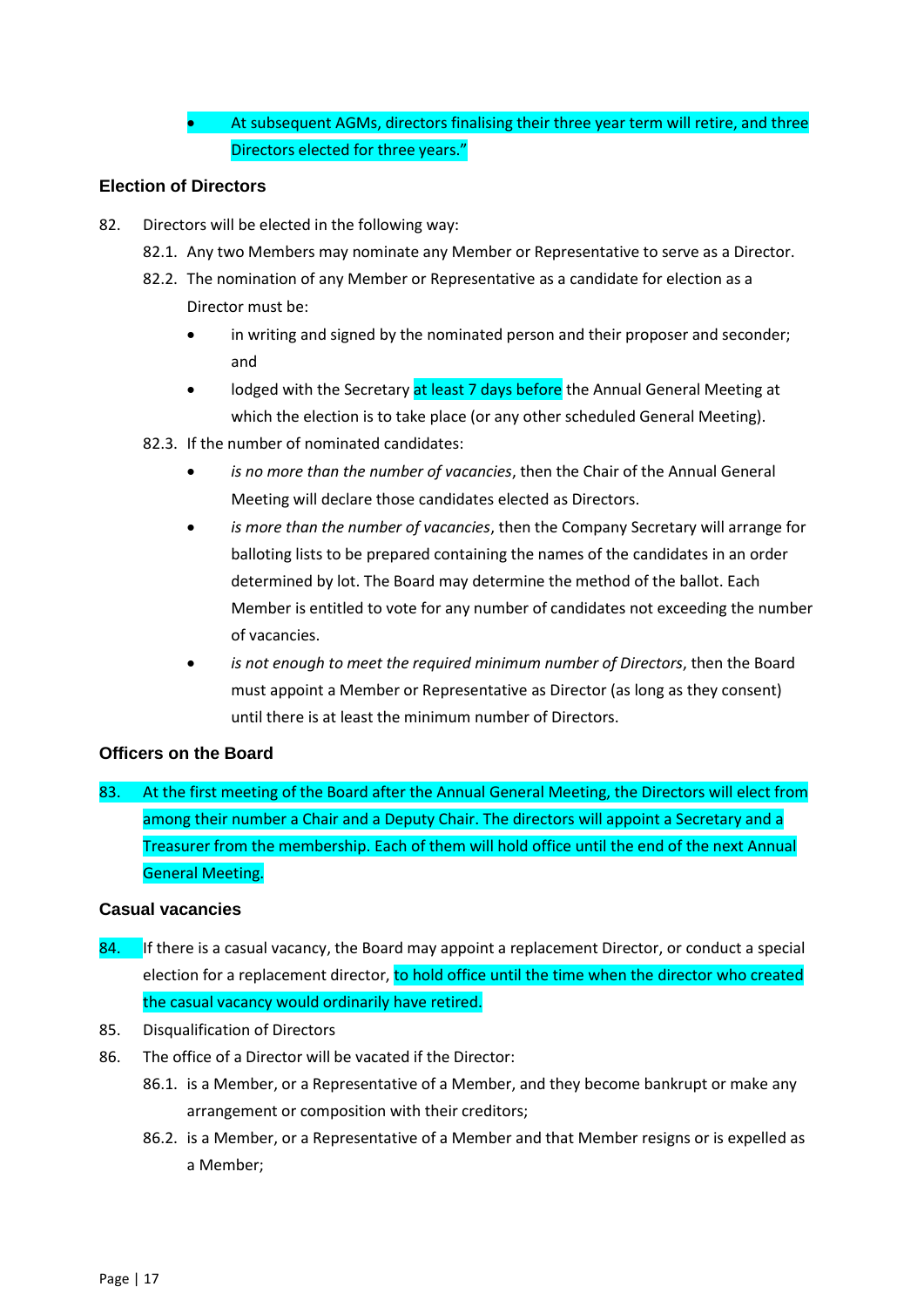- 86.3. is a Representative of a Member which is not a natural person, and a winding up order is made in respect of that Member;
- 86.4. becomes of unsound mind;
- 86.5. is absent for three consecutive Board Meetings without leave of the Board (unless the Board resolves to the contrary);
- 86.6. resigns from their Directorship by giving written notice to the Company; or
- 86.7. ceases to hold office by reason of any order made under the Act.

#### <span id="page-17-0"></span>**First directors**

87. The first Directors are the persons set out as Directors in the application to register the Company lodged under section 117 of the Act. The first Directors will hold office until the end of the fourth Annual General Meeting, at which point they will cease being directors but will be eligible for re-election.

## <span id="page-17-1"></span>**M Powers of the Board**

#### <span id="page-17-2"></span>**The board controls and directs the company**

- 88. The control and direction of the Company and the management of its property and affairs are vested in the Board.
- 89. The Board may exercise all powers of the Company that are not required to be exercised or done by the Company in General Meeting.

#### <span id="page-17-3"></span>**Borrowing**

90. The Board may raise money in any manner it thinks fit including by borrowing money (whether on the security of the Company's assets or not) and the issuing of a security for any other purpose — so long as this is done to further the Company's objects set out in clause [2.](#page-4-0)

#### <span id="page-17-4"></span>**Investment**

91. The Board may invest the Company's money in any manner, and for any period, it thinks fit.

#### <span id="page-17-5"></span>**Negotiable instruments**

92. Two Directors, or one Director and some other officer authorised by the Board for the purpose, may sign, draw, accept, endorse or otherwise execute (as the case may be) the following documents for and on behalf of the Company: all cheques, promissory notes, drafts, bills of exchange and other negotiable instruments and all receipts for money paid to the Company.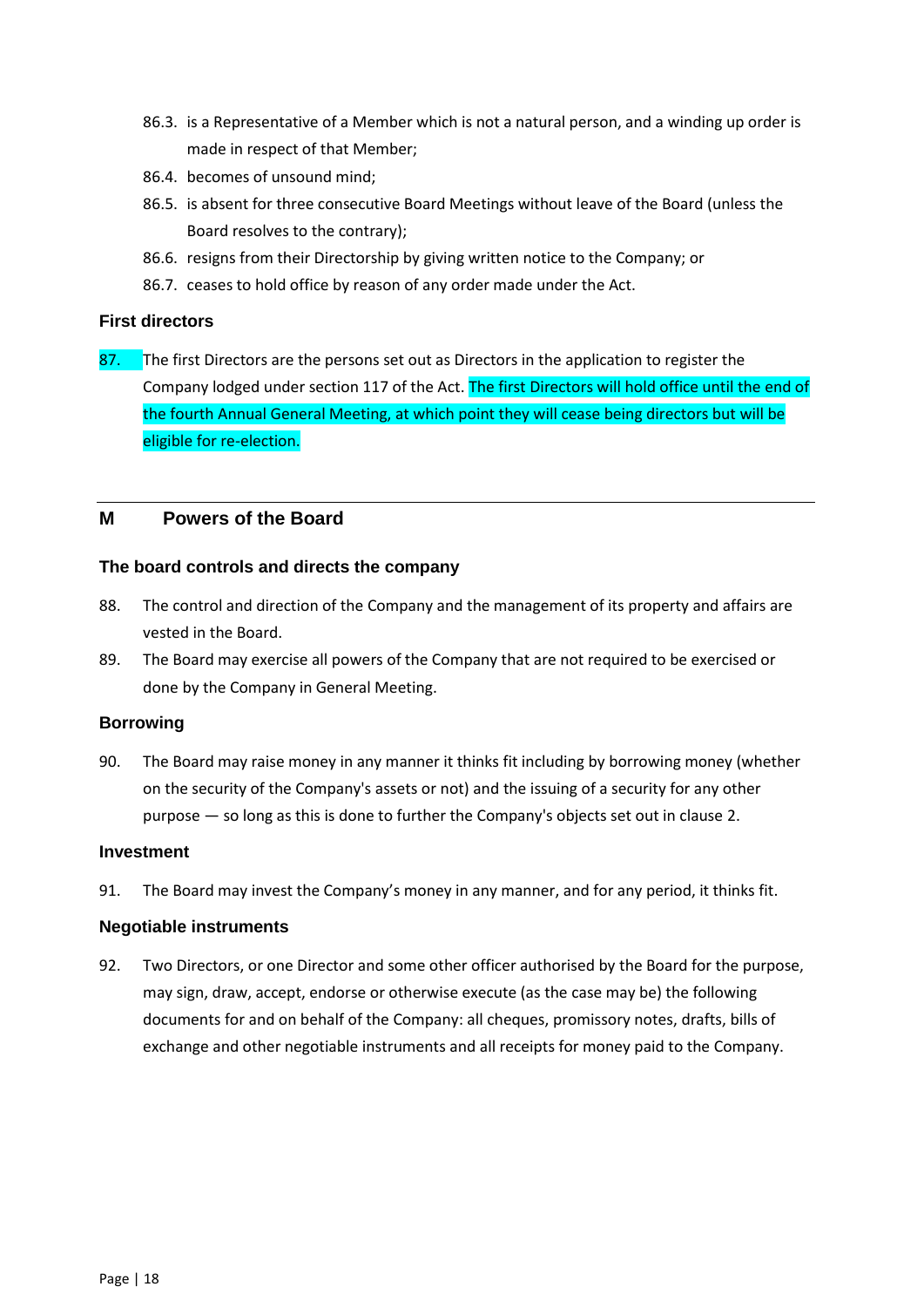# <span id="page-18-0"></span>**N Proceedings of the Board**

#### <span id="page-18-1"></span>**General**

- 93. The Board may meet for the dispatch of business, adjourn and otherwise regulate its meetings as it thinks fit.
- 94. The Board must meet at least 4 times a year.

### <span id="page-18-2"></span>**Use of technology in Board conferencing**

- 95. The Board may, if it thinks fit, confer by radio, telephone, facsimile, computer, Internet, closed circuit television or other electronic means of audio or audio-visual communication. Any resolution passed using such a system is to be treated as having been passed at a meeting of the Board held on the day and at the time the conference was held — even if the Directors were not present together in one place at the time. This clause does not limit the discretion of the Board to regulate its meetings.
- 96. The provisions of this Constitution regulating the proceedings of the Board apply so far as they are capable to such conferences.

#### <span id="page-18-3"></span>**Notice of meeting**

- 97. At any time, the Board may convene a Board meeting by notice served on each Director. The Secretary is to arrange that notice at the request of the Chair or Deputy Chair.
- 98. The proceedings of a Board meeting are valid even if: 98.1. the Company accidentally omitted to give notice of a meeting to any Director; or 98.2. any Director did not receive notice of the meeting.

#### <span id="page-18-4"></span>**Quorum**

- 99. A quorum for Board meetings is (unless the Board determines otherwise) if the number of Directors:
	- 99.1. is an even number, half of the Board plus one other director; or
	- 99.2. is an odd number, the odd number nearest to, and greater than, half of the number of Directors.

#### <span id="page-18-5"></span>**Chair**

- 100. The Chair, or in the Chair's absence the Deputy Chair, is to chair every Board meeting.
- 101. If at a Board meeting neither the Chair nor the Deputy Chair is present within fifteen minutes after the time appointed for holding that meeting (or if neither is willing to chair), then the Directors present will choose one of their number to chair the meeting.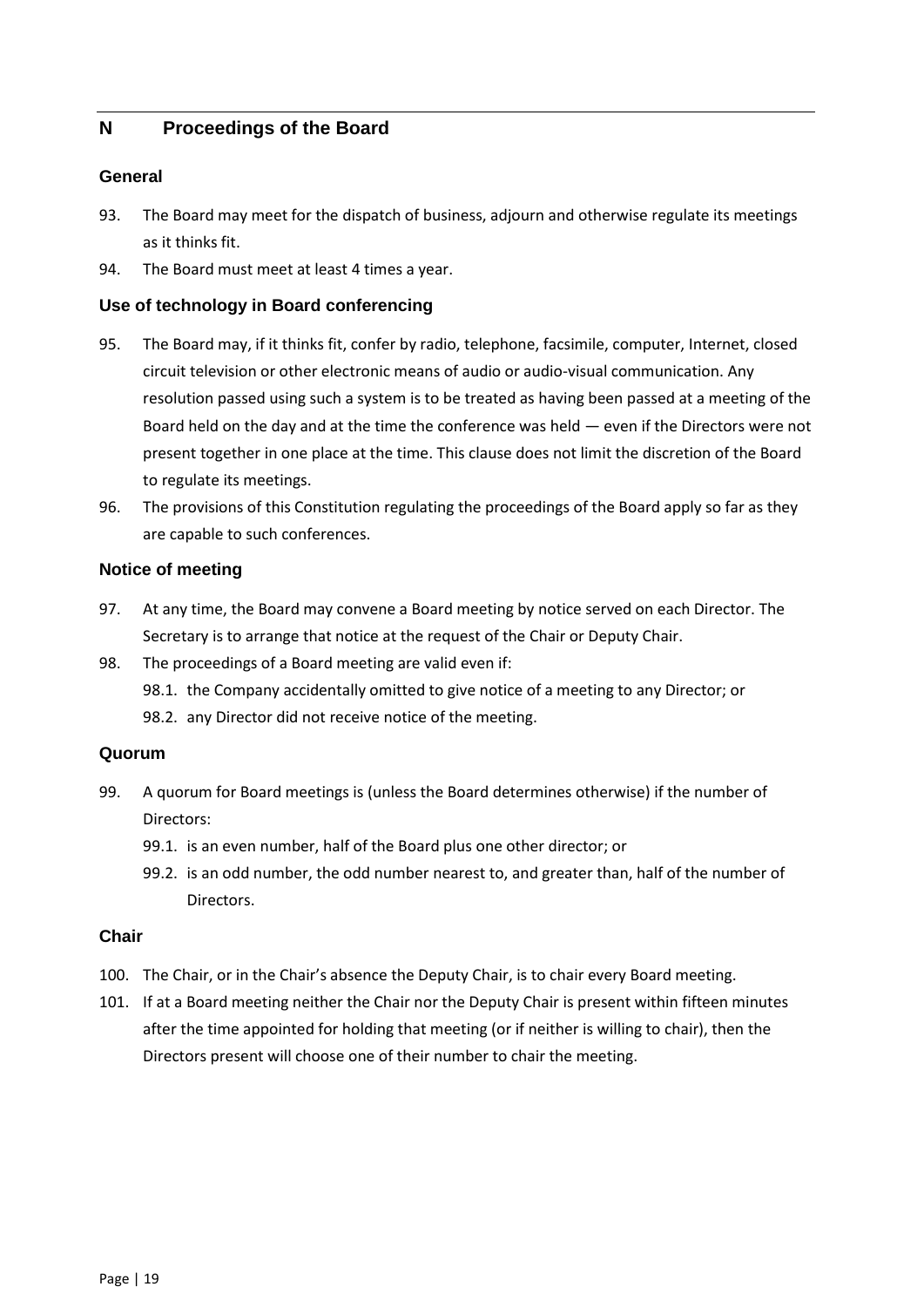## <span id="page-19-0"></span>**Voting**

- 102. Questions arising at any meeting will be decided by a majority of votes. Each Director present is entitled to one vote. The Chair does not have a casting vote.
- 103. However, the Board may suspend a Director's entitlement to vote if the Director (or the Member for whom the Director is a Representative) owes the Company any amount that is more than 3 months overdue (or such other period as the Board determines).

## <span id="page-19-1"></span>**Delegation by the Board**

- 104. Subject to clause 104, the Board may, as it thinks fit, delegate any of its powers to individual Directors or Members or to committees. A committee may consist of the Directors or Members (or both) that the Board thinks fit. Any individual or committee must comply with any Board direction about how to execute the delegated powers.
- 105. The Board may not delegate its power to delegate.
- 106. The meetings and proceedings of any committee will be governed by the provisions of this Constitution that regulate the meetings and proceedings of the Board so far as they apply and so far as the Board has not replaced them.

## <span id="page-19-2"></span>**Defects in appointment**

- 107. An act done in good faith by any meeting of the Board, any meeting of any committee formed by the Board or by any person acting as a Director will not be invalidated merely because of:
	- 107.1.any defect in the election, appointment or tenure of a Director or person acting on any such committee; or
	- 107.2.the disqualification of any of them.

# <span id="page-19-3"></span>**O Board minutes and circulated resolutions**

## <span id="page-19-4"></span>**Making Board resolutions**

108. The Board may make resolutions either:

108.1.in a meeting, of which minutes must be kept as set out in clause 108; or 108.2.by circulated resolution which must be made and kept as set out in clause 109.

## <span id="page-19-5"></span>**Minutes to be kept**

- 109. The Board must arrange for:
	- 109.1.proper minutes to be made of the proceedings and resolutions of all meetings of the Company, the Board and committees formed by the Board;
	- 109.2.the minutes to be entered in books kept for that purpose or stored in a secure electronic filing system approved for that purpose; and
	- 109.3.the minutes to be signed by the Chair of the meeting or by the Chair of the next meeting.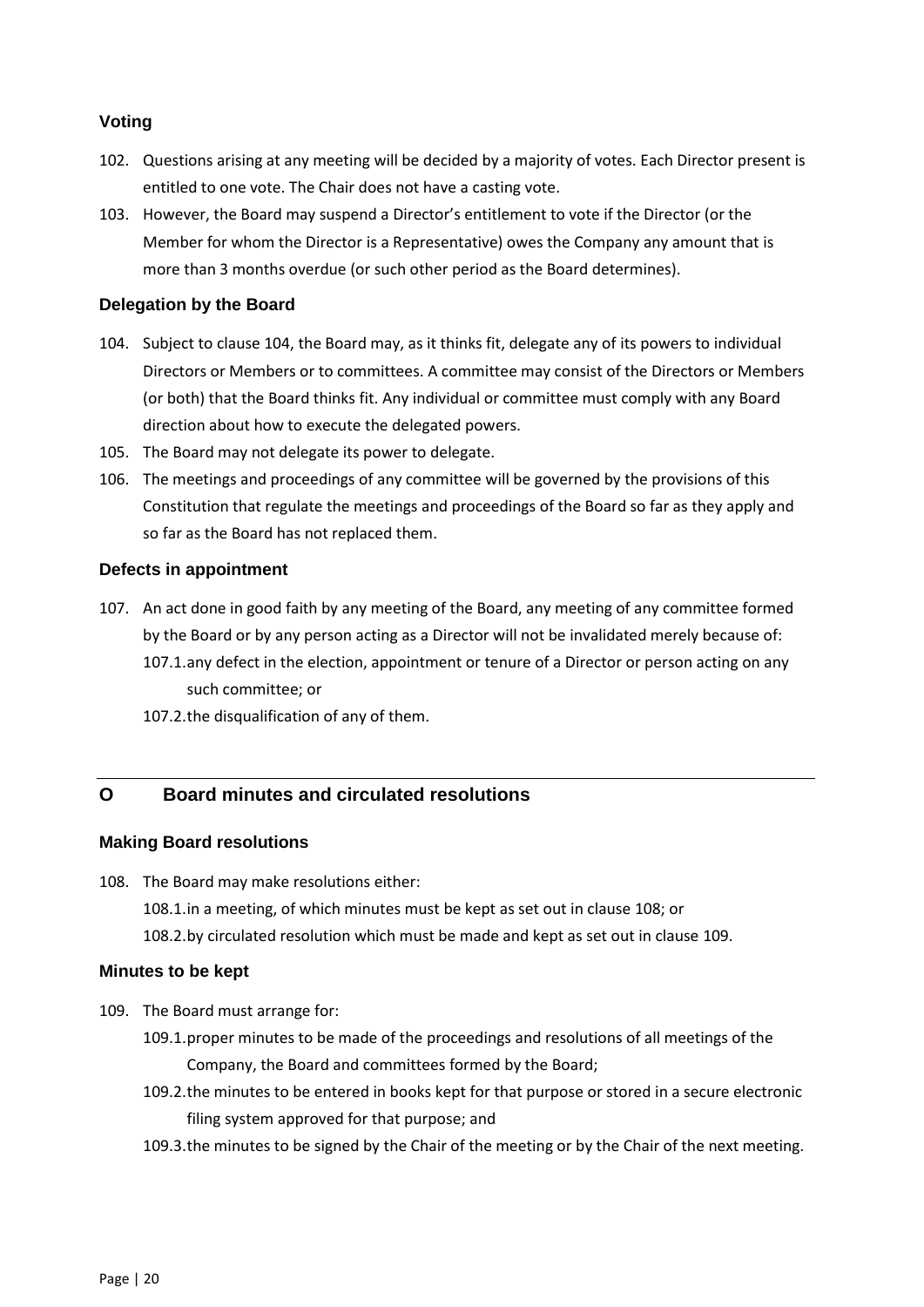## <span id="page-20-0"></span>**Circulated Resolution General**

- 110. If all the Directors have signed a document containing a statement that they are in favour of a resolution set out in the document, then that resolution is to be treated as having been passed as a Circulated Resolution at a meeting of the Board held at the time and date on which the resolution was last signed by a Director. (However, the reference to "all the Directors" in this clause does not include any Director who is not entitled to vote on the Resolution.)
- 111. Any Circulated Resolution may consist of several documents in identical terms, each signed by one or more Directors and must be entered in the relevant book of minutes of the Company.

#### <span id="page-20-1"></span>**Evidence of proceedings and resolutions**

112. A minute or Circulated Resolution that is recorded and signed in accordance with clause 108 or 109 to 110 (as the case may be) is evidence of the proceeding or resolution to which it relates (unless the contrary is proved).

## <span id="page-20-2"></span>**P Accounts**

#### <span id="page-20-3"></span>**Accounts to be kept**

113. The Board must arrange for the Company to keep proper books of account that: 113.1.record true and complete accounts of the affairs and transactions of the Company; and 113.2.give a true and fair view of the state of the Company's affairs and explain its transactions.

#### <span id="page-20-4"></span>**Location and inspection of accounts**

114. The Board must arrange for the books of account: 114.1.to be kept at the Registered Office, or in a place or places it thinks fit; and 114.2.to be open to the inspection of the Directors during usual business hours.

#### <span id="page-20-5"></span>**Auditor**

115. The Company will comply with the Act in relation to the appointment, removal and resignation of an Auditor.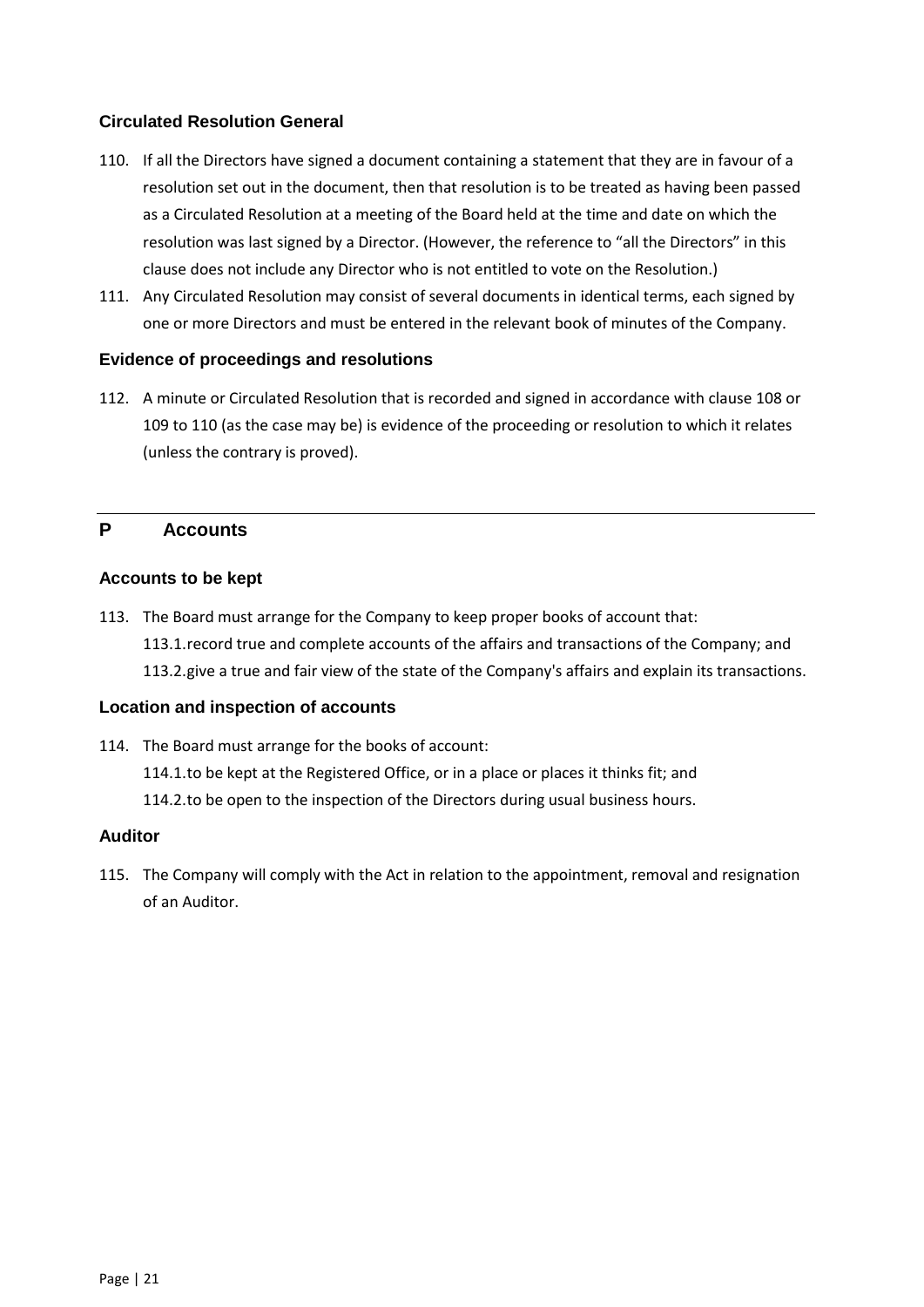# <span id="page-21-0"></span>**Q Indemnity**

### <span id="page-21-1"></span>**Definition of Liability and Officer**

- 116. In clauses 116 to 118:
	- 116.1.Liability means costs, losses, liabilities and expenses.
	- 116.2.Officer means a Director, secretary or other officer of the Company and includes a former Officer, but does not include an auditor or agent of the Company.

#### **Indemnity of Officers**

- 117. The Company must indemnify every Officer out of the assets of the Company against any Liability incurred by that Officer in their capacity as an Officer by reason of any act or thing done or omitted to be done by that person:
	- 117.1.in that capacity; or
	- 117.2.in any way in the discharge of that person's duties; or
	- 117.3.by reason of or relating to the person's status as an Officer.
- 118. However, the indemnity in clause 116 does not extend to any Liability from, or against, which the Company is not permitted by the Corporations Act to exempt or indemnify the Officer.

#### <span id="page-21-2"></span>**Indemnity for Proceedings**

- 119. Without limiting clause 116, the Company must indemnify every Officer out of the assets of the Company against any Liability incurred by that person in defending proceedings, whether civil or criminal, in respect of any act or thing done by the Officer in that person's capacity as such Officer.
- 120. However, the indemnity in clause 118 does not extend to any Liability from, or against, which the Company is not permitted by the Corporations Act to exempt or indemnify the Officer.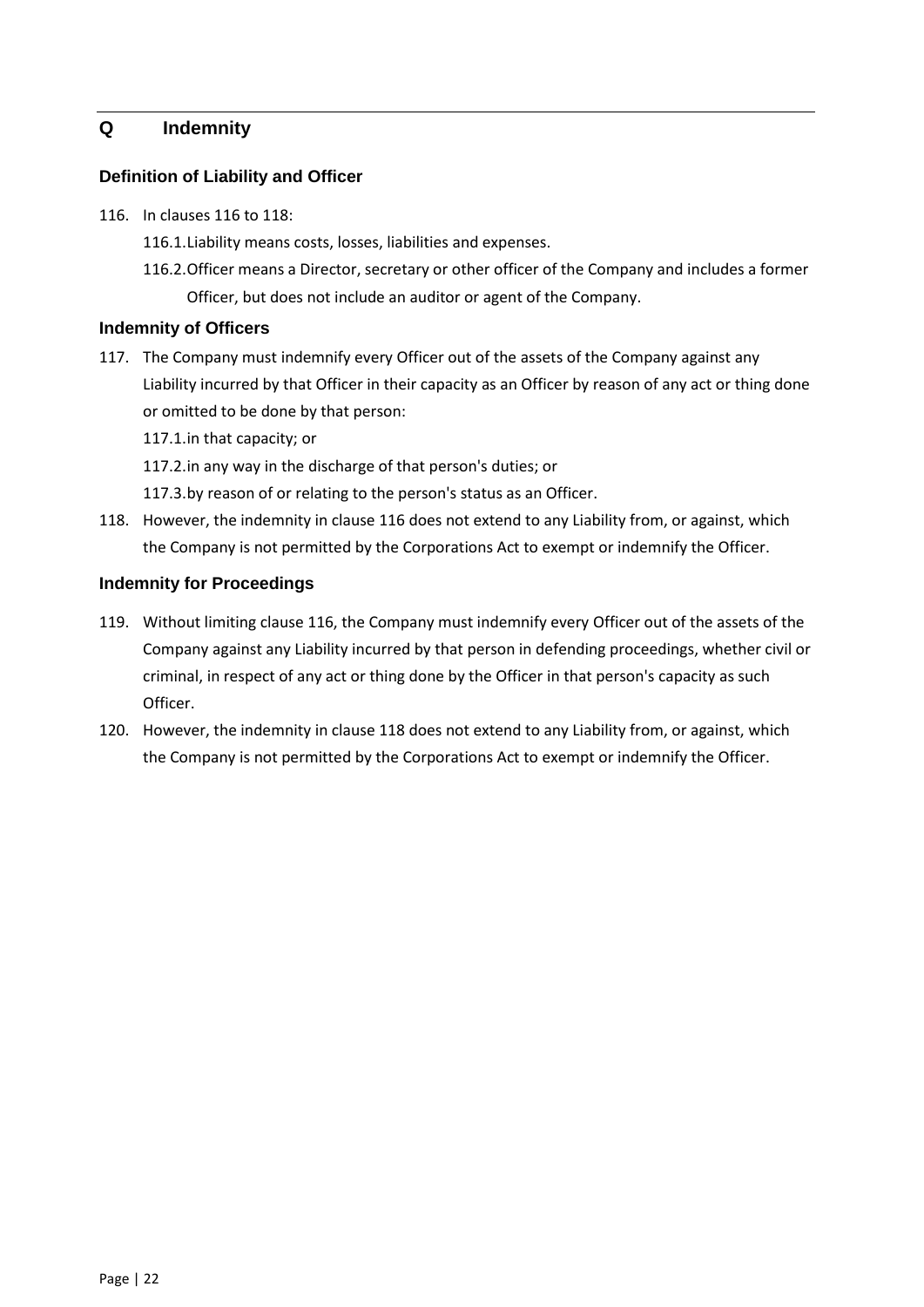### <span id="page-22-0"></span>**R Notices**

121. The Company may serve notice on any Member in the ways shown in the left hand column of the table below. A notice will be taken to be served at the time shown in the right-hand column of that table on the relevant row. Any notice to be served on a Representative is served by serving it on the relevant Member.

| Way of serving notice                                                                      | Timing of notice taken to be                                                                                                                                                                                                                   |
|--------------------------------------------------------------------------------------------|------------------------------------------------------------------------------------------------------------------------------------------------------------------------------------------------------------------------------------------------|
| Personally                                                                                 | When served                                                                                                                                                                                                                                    |
| By sending it through the ordinary post to the<br>Member's Registered Address              | 3 days after the day it is posted. In proving<br>service, it is sufficient to prove that the<br>envelope containing the notice was properly<br>addressed and deposited as a prepaid letter at<br>the post office or in some postal receptacle. |
| By leaving it at their Registered Address in an<br>envelope addressed to the Member.       | <b>Business Day:</b> The same day it is left at the<br>Registered Address.                                                                                                                                                                     |
|                                                                                            | <b>Non-Business Day: the Business Day after it</b><br>is left at the Registered Address.                                                                                                                                                       |
| By sending it to the fax number or electronic<br>address (if any) nominated by the Member. | On the Business Day after it is sent.                                                                                                                                                                                                          |

122. A certificate in writing signed by the Secretary or any officer of the Company that the envelope containing the notice was properly stamped, addressed and posted or delivered will be conclusive evidence of the service of such notice.

## <span id="page-22-1"></span>**S Distribution of property on winding-up**

- 123. If on the winding-up or dissolution of the Company after all its debts and liabilities have been satisfied there remains any property, then that property must not be paid to or distributed among the Members.
- 124. Instead, this property must be given or transferred to some other institution or institutions that have:
	- 124.1.objects similar to the objects of the Company (if there is one); and
	- 124.2.a Constitution which prohibits the distribution of its income and property among its members to an extent at least as great as is imposed on the Company under clause 7 of this Constitution.
- 125. Choosing which institution or institutions the Company will transfer this property to must be done by:
	- 125.1.a special resolution of the Members at or before the time of the Company's dissolution; or
	- 125.2.if no such special resolution is passed, then by a Judge or Registrar of the Supreme Court or such other court of competent jurisdiction.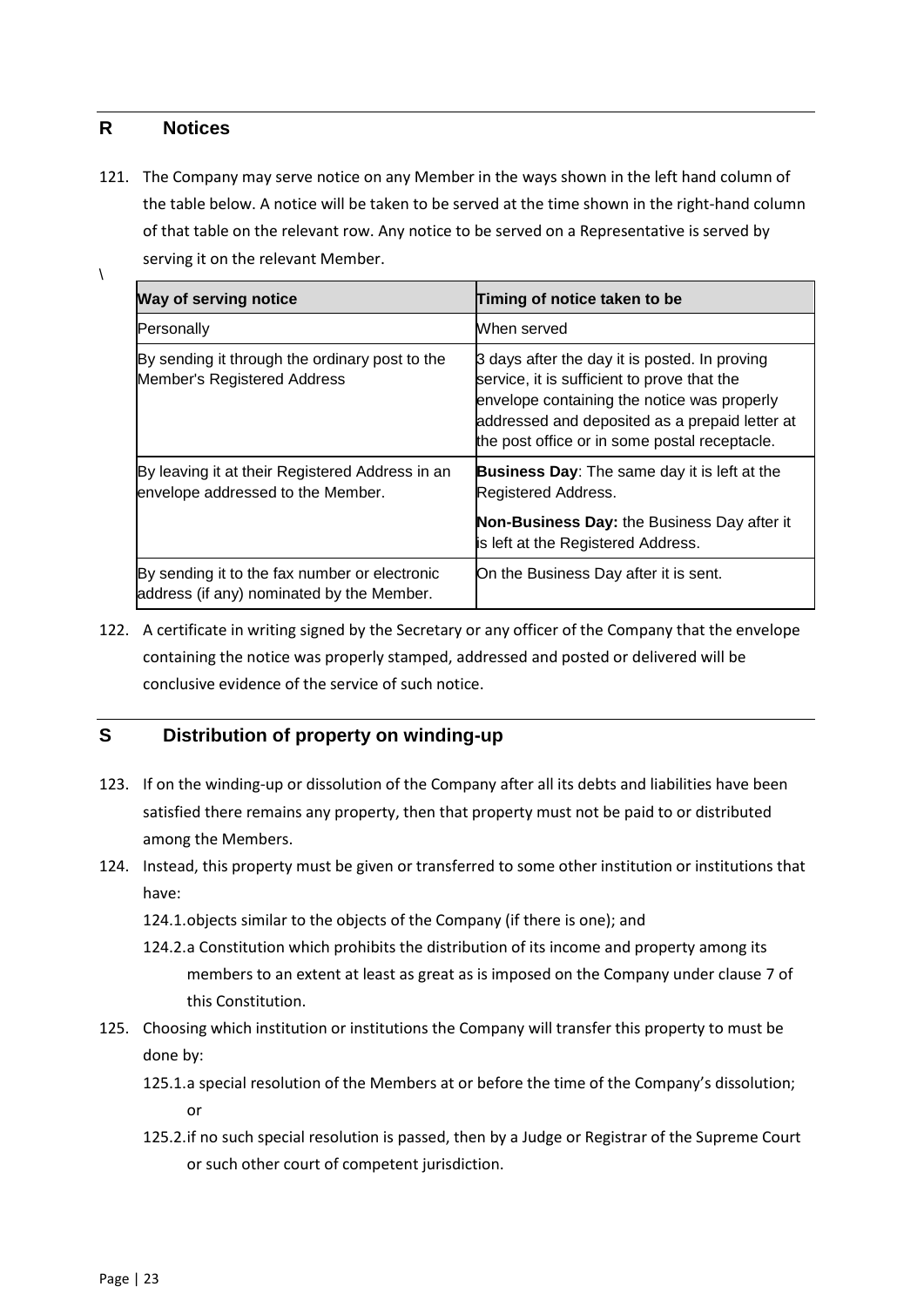## <span id="page-23-0"></span>**T Replaceable Rules displaced**

126. Each of the provisions of the Act that would, but for this clause, apply to the Company as a replaceable rule is expressly displaced and does not apply to the Company.

## <span id="page-23-1"></span>**U Definitions and Interpretation**

127. In this Constitution:

**Act** means the *Corporations Act* 2001 (Commonwealth).

**Annual General Meeting** means the annual general meeting of Members. **Applicant** means a person who lodges an Application under this Constitution. **Application** means an application for Membership.

**Auditor** means the auditor or auditors of the Company, if the Company is required to have one. If the Company is not required to have an auditor, but has one, then it includes any such auditor.

**Board** means the board of directors of the Company.

**Business Day** means Monday to Friday excluding public holidays in the State or Territory the Company is registered in.

**Chair** means the Director who is elected to this office in accordance with clause 83.

**Company** means Digital Leadership Institute Limited.

**Constitution** means this Constitution, as amended.

**Deputy Chair** means the Director who is elected to this office in accordance with clause 83.

**Directors** means the members individually or collectively of the Board.

**Extraordinary Meeting** means a General Meeting of Members other than an Annual General Meeting.

**General Meeting** means an Annual General Meeting or an Extraordinary Meeting of the Company.

**Member** means a person admitted to Membership in accordance with this Constitution.

**Membership** means membership of the Company.

**Register** means the register of Members kept in accordance with the Act.

**Registered Address** means the address of a Member shown in the Register.

**Registered Office** means the registered office of the Company.

**Representative** means a person as described in clause 25.

**Secretary** means the Member who is appointed to this office in accordance with clause 83.

**Treasurer** means the Member who is appointed to this office in accordance with clause 83.

- 128. In this Constitution, unless the context requires otherwise:
	- 128.1.a person includes a corporate body, association, firm, partnership, or other unincorporated body;
	- 128.2.a statute includes regulations under it and consolidations, amendments, re-enactments or replacements of any of them;